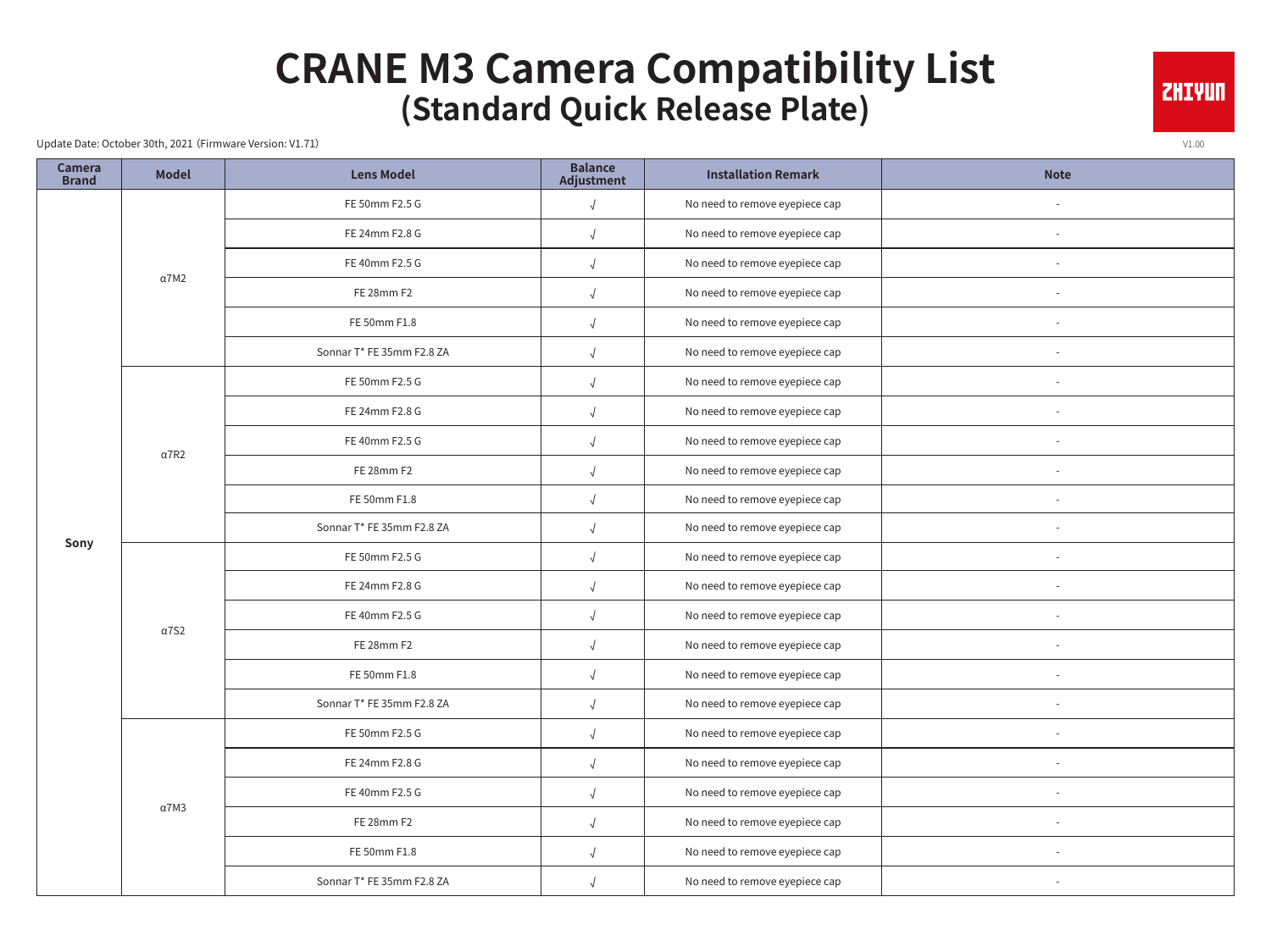| Camera<br><b>Brand</b> | <b>Model</b> | <b>Lens Model</b>         | <b>Balance</b><br>Adjustment | <b>Installation Remark</b>     | <b>Note</b>     |
|------------------------|--------------|---------------------------|------------------------------|--------------------------------|-----------------|
|                        |              | FE 50mm F2.5 G            | $\sqrt{ }$                   | No need to remove eyepiece cap |                 |
|                        |              | FE 24mm F2.8 G            | $\sqrt{2}$                   | No need to remove eyepiece cap |                 |
|                        | $\alpha$ 7R3 | FE 40mm F2.5 G            |                              | No need to remove eyepiece cap |                 |
|                        |              | FE 28mm F2                |                              | No need to remove eyepiece cap | $\sim$          |
|                        |              | FE 50mm F1.8              | $\sqrt{ }$                   | No need to remove eyepiece cap |                 |
|                        |              | Sonnar T* FE 35mm F2.8 ZA | $\sqrt{ }$                   | No need to remove eyepiece cap |                 |
|                        |              | FE 50mm F2.5 G            | $\sqrt{ }$                   | No need to remove eyepiece cap |                 |
|                        |              | FE 24mm F2.8 G            | $\sqrt{ }$                   | No need to remove eyepiece cap | $\sim$          |
|                        | $\alpha$ 7S3 | FE 40mm F2.5 G            | $\sqrt{2}$                   | No need to remove eyepiece cap | $\sim$          |
|                        |              | FE 28mm F2                | $\sqrt{ }$                   | No need to remove eyepiece cap |                 |
|                        |              | FE 50mm F1.8              | $\sqrt{ }$                   | No need to remove eyepiece cap |                 |
|                        |              | Sonnar T* FE 35mm F2.8 ZA |                              | No need to remove eyepiece cap |                 |
| Sony                   | $\alpha$ 7R4 | FE 50mm F2.5 G            |                              | No need to remove eyepiece cap | $\sim$          |
|                        |              | FE 24mm F2.8 G            | $\sqrt{ }$                   | No need to remove eyepiece cap | $\sim$          |
|                        |              | FE 40mm F2.5 G            | $\sqrt{2}$                   | No need to remove eyepiece cap | $\sim$          |
|                        |              | FE 28mm F2                | $\sqrt{2}$                   | No need to remove eyepiece cap |                 |
|                        |              | FE 50mm F1.8              | $\sqrt{ }$                   | No need to remove eyepiece cap | $\sim$          |
|                        |              | Sonnar T* FE 35mm F2.8 ZA | $\sqrt{}$                    | No need to remove eyepiece cap | $\sim$          |
|                        |              | FE 50mm F2.5 G            |                              | No need to remove eyepiece cap | $\sim$          |
|                        |              | FE 24mm F2.8 G            | $\sqrt{ }$                   | No need to remove eyepiece cap |                 |
|                        | FX3          | FE 40mm F2.5 G            | $\sqrt{ }$                   | No need to remove eyepiece cap | $\sim$          |
|                        |              | FE 28mm F2                | $\sqrt{2}$                   | No need to remove eyepiece cap |                 |
|                        |              | FE 50mm F1.8              | $\sqrt{ }$                   | No need to remove eyepiece cap | $\sim$          |
|                        |              | Sonnar T* FE 35mm F2.8 ZA | $\sqrt{ }$                   | No need to remove eyepiece cap |                 |
|                        | $\alpha$ 7C  | FE 28mm F2                | $\sqrt{2}$                   | No need to remove eyepiece cap |                 |
|                        |              | FE 50mm F1.8              | $\sqrt{ }$                   | No need to remove eyepiece cap | $\sim$<br>$-2-$ |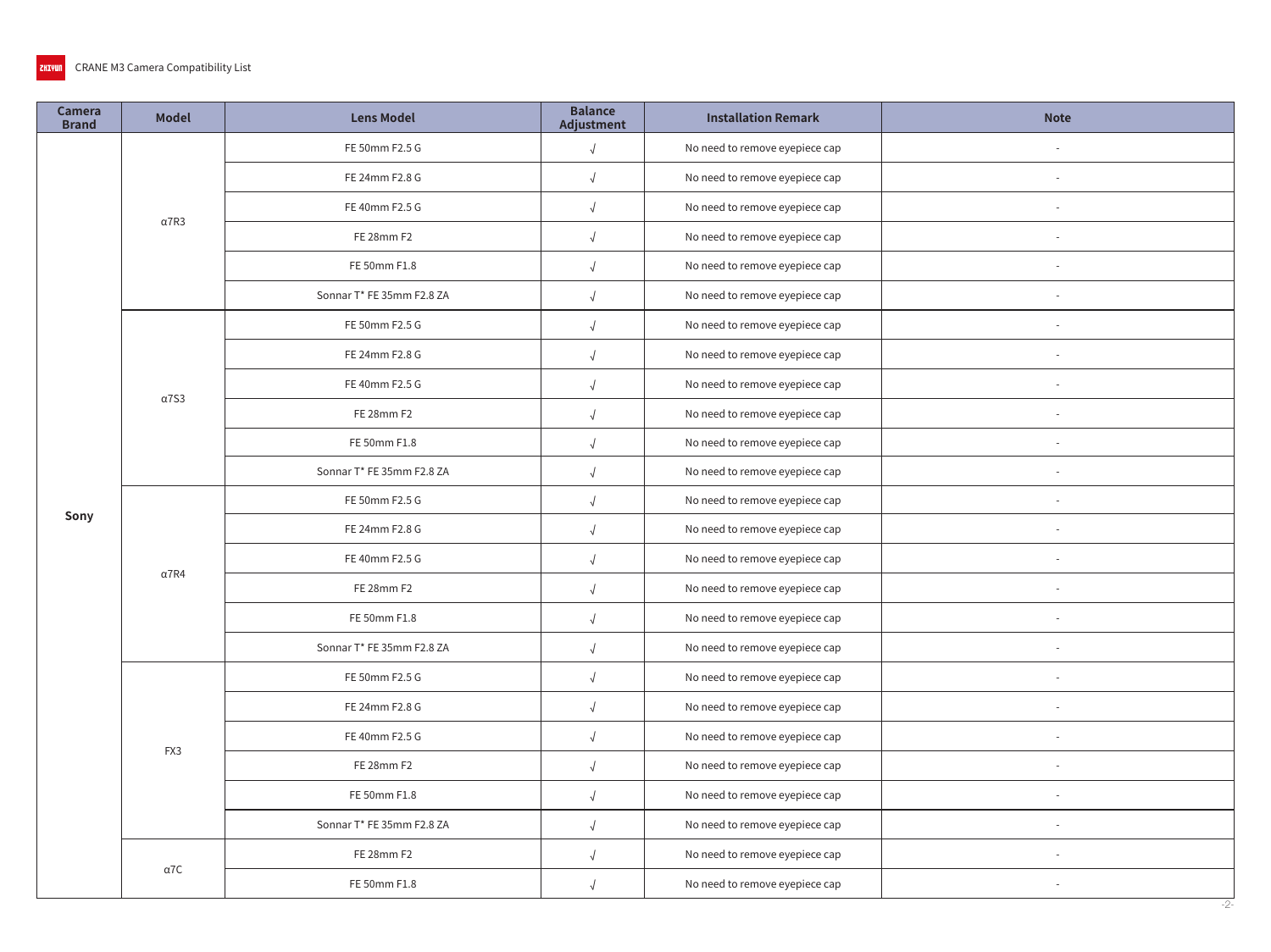### CRANE M3 Camera Compatibility List ZHIYUN

| Camera<br><b>Brand</b> | <b>Model</b>  | <b>Lens Model</b>                      | <b>Balance</b><br>Adjustment | <b>Installation Remark</b>                                                                                                                                                                                                                                                                                                                                                                                                                                                                                                                                                                                                                                                                                                                                                                                                                   | <b>Note</b> |
|------------------------|---------------|----------------------------------------|------------------------------|----------------------------------------------------------------------------------------------------------------------------------------------------------------------------------------------------------------------------------------------------------------------------------------------------------------------------------------------------------------------------------------------------------------------------------------------------------------------------------------------------------------------------------------------------------------------------------------------------------------------------------------------------------------------------------------------------------------------------------------------------------------------------------------------------------------------------------------------|-------------|
|                        |               | FE 50mm F2.8                           | $\sqrt{2}$                   | No need to remove eyepiece cap<br>No need to remove eyepiece cap<br>No need to remove eyepiece cap<br>No need to remove eyepiece cap<br>No need to remove eyepiece cap<br>No need to remove eyepiece cap<br>No need to remove eyepiece cap<br>No need to remove eyepiece cap<br>No need to remove eyepiece cap<br>No need to remove eyepiece cap<br>No need to remove eyepiece cap<br>No need to remove eyepiece cap<br>No need to remove eyepiece cap<br>No need to remove eyepiece cap<br>No need to remove eyepiece cap<br>No need to remove eyepiece cap<br>No need to remove eyepiece cap<br>No need to remove eyepiece cap<br>No need to remove eyepiece cap<br>No need to remove eyepiece cap<br>No need to remove eyepiece cap<br>No need to remove eyepiece cap<br>No need to remove eyepiece cap<br>No need to remove eyepiece cap |             |
| Sony                   |               | Sonnar T* FE 35mm F2.8 ZA              | $\sqrt{ }$                   |                                                                                                                                                                                                                                                                                                                                                                                                                                                                                                                                                                                                                                                                                                                                                                                                                                              |             |
|                        | $\alpha$ 7C   | Sonnar® T* FE 55mm F1.8 ZA             | $\sqrt{ }$                   |                                                                                                                                                                                                                                                                                                                                                                                                                                                                                                                                                                                                                                                                                                                                                                                                                                              |             |
|                        |               | FE 24mm F2.8 G                         |                              |                                                                                                                                                                                                                                                                                                                                                                                                                                                                                                                                                                                                                                                                                                                                                                                                                                              |             |
|                        |               | FE 40mm F2.5 G                         | $\sqrt{ }$                   |                                                                                                                                                                                                                                                                                                                                                                                                                                                                                                                                                                                                                                                                                                                                                                                                                                              |             |
|                        |               | FE 50mm F2.5 G                         | $\sqrt{ }$                   | Can be balanced at any focal length, no need to<br>remove eyepiece cap<br>Can be balanced at any focal length, no need to<br>remove eyepiece cap                                                                                                                                                                                                                                                                                                                                                                                                                                                                                                                                                                                                                                                                                             |             |
|                        |               | FE 28mm F2                             | $\sqrt{ }$                   |                                                                                                                                                                                                                                                                                                                                                                                                                                                                                                                                                                                                                                                                                                                                                                                                                                              |             |
|                        |               | FE 50mm F1.8                           | $\sqrt{ }$                   |                                                                                                                                                                                                                                                                                                                                                                                                                                                                                                                                                                                                                                                                                                                                                                                                                                              |             |
|                        |               | FE 50mm F2.8                           | $\sqrt{2}$                   |                                                                                                                                                                                                                                                                                                                                                                                                                                                                                                                                                                                                                                                                                                                                                                                                                                              |             |
|                        |               | Sonnar T* E 24mm F1.8 ZA               | $\sqrt{ }$                   |                                                                                                                                                                                                                                                                                                                                                                                                                                                                                                                                                                                                                                                                                                                                                                                                                                              |             |
|                        | α6600         | Sonnar T* FE 35mm F2.8 ZA              |                              |                                                                                                                                                                                                                                                                                                                                                                                                                                                                                                                                                                                                                                                                                                                                                                                                                                              |             |
|                        |               | Sonnar <sup>®</sup> T* FE 55mm F1.8 ZA | $\sqrt{ }$                   |                                                                                                                                                                                                                                                                                                                                                                                                                                                                                                                                                                                                                                                                                                                                                                                                                                              |             |
|                        |               | Sigma 30mm f/1.4 DC DN                 | $\sqrt{ }$                   |                                                                                                                                                                                                                                                                                                                                                                                                                                                                                                                                                                                                                                                                                                                                                                                                                                              |             |
|                        |               | FE 24mm F2.8 G                         | $\sqrt{ }$                   |                                                                                                                                                                                                                                                                                                                                                                                                                                                                                                                                                                                                                                                                                                                                                                                                                                              |             |
|                        |               | FE 40mm F2.5 G                         | $\sqrt{2}$                   |                                                                                                                                                                                                                                                                                                                                                                                                                                                                                                                                                                                                                                                                                                                                                                                                                                              |             |
|                        |               | FE 50mm F2.5 G                         | $\sqrt{2}$                   |                                                                                                                                                                                                                                                                                                                                                                                                                                                                                                                                                                                                                                                                                                                                                                                                                                              |             |
|                        |               | 16-70mm F4 ZA OSS                      | $\sqrt{ }$                   |                                                                                                                                                                                                                                                                                                                                                                                                                                                                                                                                                                                                                                                                                                                                                                                                                                              |             |
|                        |               | E 10-18mm F4 OSS                       | $\sqrt{2}$                   |                                                                                                                                                                                                                                                                                                                                                                                                                                                                                                                                                                                                                                                                                                                                                                                                                                              |             |
|                        |               | FE 28mm F2                             |                              |                                                                                                                                                                                                                                                                                                                                                                                                                                                                                                                                                                                                                                                                                                                                                                                                                                              |             |
|                        |               | FE 50mm F1.8                           | $\sqrt{ }$                   |                                                                                                                                                                                                                                                                                                                                                                                                                                                                                                                                                                                                                                                                                                                                                                                                                                              |             |
|                        |               | FE 50mm F2.8                           | $\sqrt{ }$                   |                                                                                                                                                                                                                                                                                                                                                                                                                                                                                                                                                                                                                                                                                                                                                                                                                                              |             |
|                        | $\alpha$ 6500 | Sonnar T* E 24mm F1.8 ZA               | $\sqrt{ }$                   |                                                                                                                                                                                                                                                                                                                                                                                                                                                                                                                                                                                                                                                                                                                                                                                                                                              |             |
|                        |               | Sonnar T* FE 35mm F2.8 ZA              | $\sqrt{ }$                   |                                                                                                                                                                                                                                                                                                                                                                                                                                                                                                                                                                                                                                                                                                                                                                                                                                              |             |
|                        |               | Sonnar® T* FE 55mm F1.8 ZA             | $\sqrt{2}$                   |                                                                                                                                                                                                                                                                                                                                                                                                                                                                                                                                                                                                                                                                                                                                                                                                                                              |             |
|                        |               | Sigma 30mm f/1.4 DC DN                 | $\sqrt{ }$                   |                                                                                                                                                                                                                                                                                                                                                                                                                                                                                                                                                                                                                                                                                                                                                                                                                                              |             |
|                        |               | FE 24mm F2.8 G                         | $\sqrt{2}$                   |                                                                                                                                                                                                                                                                                                                                                                                                                                                                                                                                                                                                                                                                                                                                                                                                                                              |             |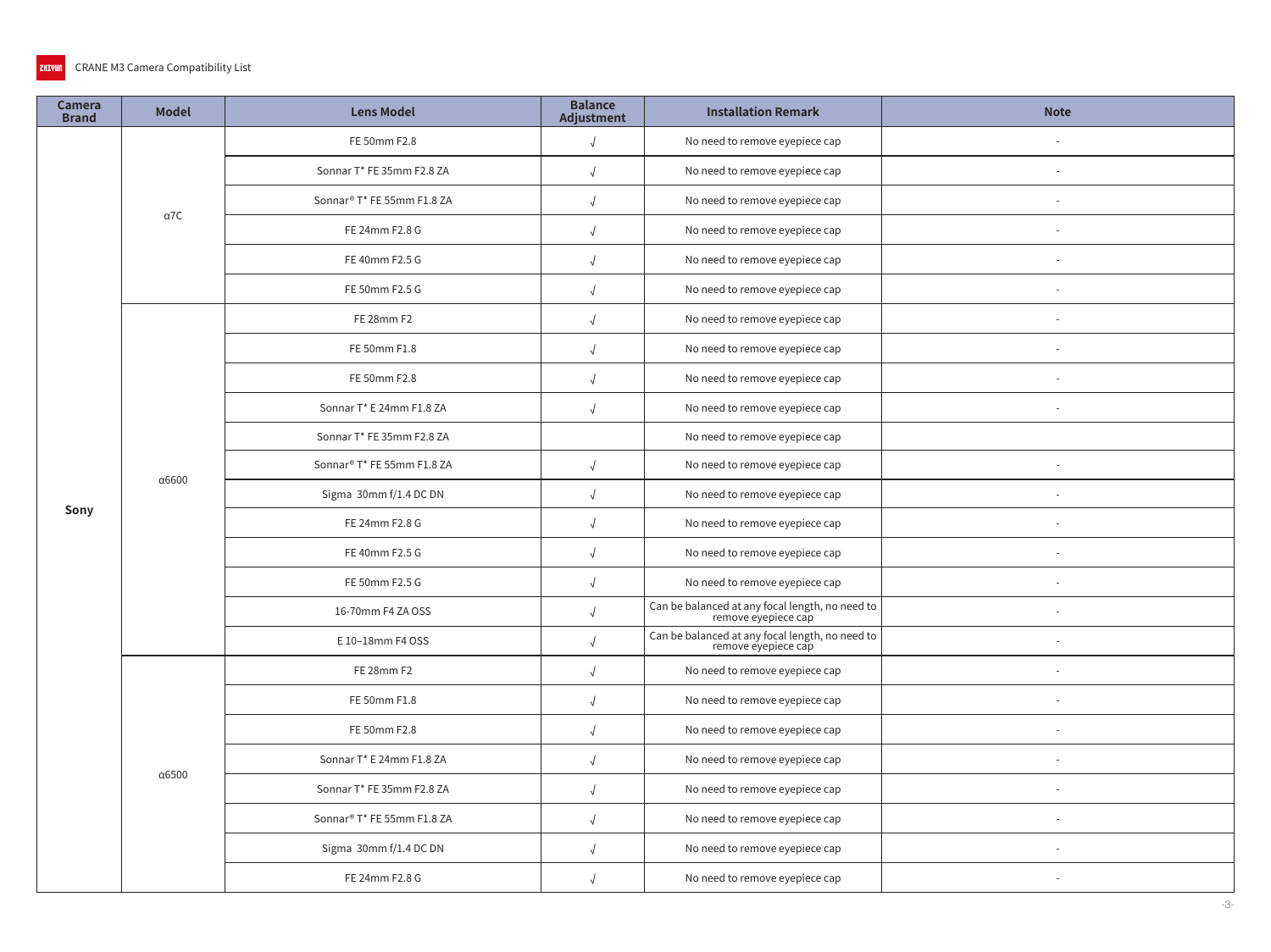## **ZHIVUN** CRANE M3 Camera Compatibility List

| Camera<br><b>Brand</b> | <b>Model</b>  | <b>Lens Model</b> | <b>Balance</b><br>Adjustment                                                                                                                                                                                                                                                                                                                                                                                                                                                                                                                                                                                                                                                                                                                                                                                                                                                             | <b>Installation Remark</b>                                             | <b>Note</b> |
|------------------------|---------------|-------------------|------------------------------------------------------------------------------------------------------------------------------------------------------------------------------------------------------------------------------------------------------------------------------------------------------------------------------------------------------------------------------------------------------------------------------------------------------------------------------------------------------------------------------------------------------------------------------------------------------------------------------------------------------------------------------------------------------------------------------------------------------------------------------------------------------------------------------------------------------------------------------------------|------------------------------------------------------------------------|-------------|
|                        |               | FE 40mm F2.5 G    | $\sqrt{ }$<br>FE 50mm F2.5 G<br>$\sqrt{2}$<br>16-70mm F4 ZA OSS<br>$\sqrt{2}$<br>E 10-18mm F4 OSS<br>FE 28mm F2<br>$\sqrt{ }$<br>FE 50mm F1.8<br>$\sqrt{2}$<br>FE 50mm F2.8<br>$\sqrt{ }$<br>Sonnar T* E 24mm F1.8 ZA<br>$\sqrt{ }$<br>Sonnar T* FE 35mm F2.8 ZA<br>$\sqrt{2}$<br>Sonnar® T* FE 55mm F1.8 ZA<br>$\sqrt{2}$<br>Sigma 30mm f/1.4 DC DN<br>$\sqrt{ }$<br>FE 24mm F2.8 G<br>$\sqrt{ }$<br>FE 40mm F2.5 G<br>FE 50mm F2.5 G<br>$\sqrt{ }$<br>16-70mm F4 ZA OSS<br>$\sqrt{2}$<br>E 10-18mm F4 OSS<br>$\sqrt{2}$<br>FE 28mm F2<br>$\sqrt{ }$<br>FE 50mm F1.8<br>$\sqrt{2}$<br>FE 50mm F2.8<br>Sonnar T* E 24mm F1.8 ZA<br>$\sqrt{2}$<br>Sonnar T* FE 35mm F2.8 ZA<br>$\sqrt{ }$<br>Sonnar <sup>®</sup> T* FE 55mm F1.8 ZA<br>$\sqrt{ }$<br>Sigma 30mm f/1.4 DC DN<br>$\sqrt{ }$<br>FE 24mm F2.8 G<br>$\sqrt{2}$<br>FE 40mm F2.5 G<br>$\sqrt{2}$<br>FE 50mm F2.5 G<br>$\sqrt{2}$ | No need to remove eyepiece cap                                         |             |
| Sony                   |               |                   |                                                                                                                                                                                                                                                                                                                                                                                                                                                                                                                                                                                                                                                                                                                                                                                                                                                                                          | No need to remove eyepiece cap                                         |             |
|                        | $\alpha$ 6500 |                   |                                                                                                                                                                                                                                                                                                                                                                                                                                                                                                                                                                                                                                                                                                                                                                                                                                                                                          | Can be balanced at any focal length, no need to<br>remove eyepiece cap |             |
|                        |               |                   |                                                                                                                                                                                                                                                                                                                                                                                                                                                                                                                                                                                                                                                                                                                                                                                                                                                                                          | Can be balanced at any focal length, no need to<br>remove eyepiece cap |             |
|                        |               |                   |                                                                                                                                                                                                                                                                                                                                                                                                                                                                                                                                                                                                                                                                                                                                                                                                                                                                                          | No need to remove eyepiece cap                                         |             |
|                        |               |                   |                                                                                                                                                                                                                                                                                                                                                                                                                                                                                                                                                                                                                                                                                                                                                                                                                                                                                          | No need to remove eyepiece cap                                         |             |
|                        |               |                   |                                                                                                                                                                                                                                                                                                                                                                                                                                                                                                                                                                                                                                                                                                                                                                                                                                                                                          | No need to remove eyepiece cap                                         |             |
|                        |               |                   |                                                                                                                                                                                                                                                                                                                                                                                                                                                                                                                                                                                                                                                                                                                                                                                                                                                                                          | No need to remove eyepiece cap                                         |             |
|                        |               |                   |                                                                                                                                                                                                                                                                                                                                                                                                                                                                                                                                                                                                                                                                                                                                                                                                                                                                                          | No need to remove eyepiece cap                                         |             |
|                        | α6400         |                   |                                                                                                                                                                                                                                                                                                                                                                                                                                                                                                                                                                                                                                                                                                                                                                                                                                                                                          | No need to remove eyepiece cap                                         |             |
|                        |               |                   |                                                                                                                                                                                                                                                                                                                                                                                                                                                                                                                                                                                                                                                                                                                                                                                                                                                                                          | No need to remove eyepiece cap                                         |             |
|                        |               |                   |                                                                                                                                                                                                                                                                                                                                                                                                                                                                                                                                                                                                                                                                                                                                                                                                                                                                                          | No need to remove eyepiece cap                                         |             |
|                        |               |                   |                                                                                                                                                                                                                                                                                                                                                                                                                                                                                                                                                                                                                                                                                                                                                                                                                                                                                          | No need to remove eyepiece cap                                         |             |
|                        |               |                   |                                                                                                                                                                                                                                                                                                                                                                                                                                                                                                                                                                                                                                                                                                                                                                                                                                                                                          | No need to remove eyepiece cap                                         |             |
|                        |               |                   |                                                                                                                                                                                                                                                                                                                                                                                                                                                                                                                                                                                                                                                                                                                                                                                                                                                                                          | Can be balanced at any focal length, no need to<br>remove eyepiece cap |             |
|                        |               |                   |                                                                                                                                                                                                                                                                                                                                                                                                                                                                                                                                                                                                                                                                                                                                                                                                                                                                                          | Can be balanced at any focal length, no need to<br>remove eyepiece cap |             |
|                        |               |                   |                                                                                                                                                                                                                                                                                                                                                                                                                                                                                                                                                                                                                                                                                                                                                                                                                                                                                          | No need to remove eyepiece cap                                         |             |
|                        |               |                   |                                                                                                                                                                                                                                                                                                                                                                                                                                                                                                                                                                                                                                                                                                                                                                                                                                                                                          | No need to remove eyepiece cap                                         |             |
|                        |               |                   |                                                                                                                                                                                                                                                                                                                                                                                                                                                                                                                                                                                                                                                                                                                                                                                                                                                                                          | No need to remove eyepiece cap                                         |             |
|                        |               |                   |                                                                                                                                                                                                                                                                                                                                                                                                                                                                                                                                                                                                                                                                                                                                                                                                                                                                                          | No need to remove eyepiece cap                                         |             |
|                        | α6300         |                   |                                                                                                                                                                                                                                                                                                                                                                                                                                                                                                                                                                                                                                                                                                                                                                                                                                                                                          | No need to remove eyepiece cap                                         |             |
|                        |               |                   |                                                                                                                                                                                                                                                                                                                                                                                                                                                                                                                                                                                                                                                                                                                                                                                                                                                                                          | No need to remove eyepiece cap                                         |             |
|                        |               |                   |                                                                                                                                                                                                                                                                                                                                                                                                                                                                                                                                                                                                                                                                                                                                                                                                                                                                                          | No need to remove eyepiece cap                                         |             |
|                        |               |                   |                                                                                                                                                                                                                                                                                                                                                                                                                                                                                                                                                                                                                                                                                                                                                                                                                                                                                          | No need to remove eyepiece cap                                         |             |
|                        |               |                   |                                                                                                                                                                                                                                                                                                                                                                                                                                                                                                                                                                                                                                                                                                                                                                                                                                                                                          | No need to remove eyepiece cap                                         |             |
|                        |               |                   |                                                                                                                                                                                                                                                                                                                                                                                                                                                                                                                                                                                                                                                                                                                                                                                                                                                                                          | No need to remove eyepiece cap                                         |             |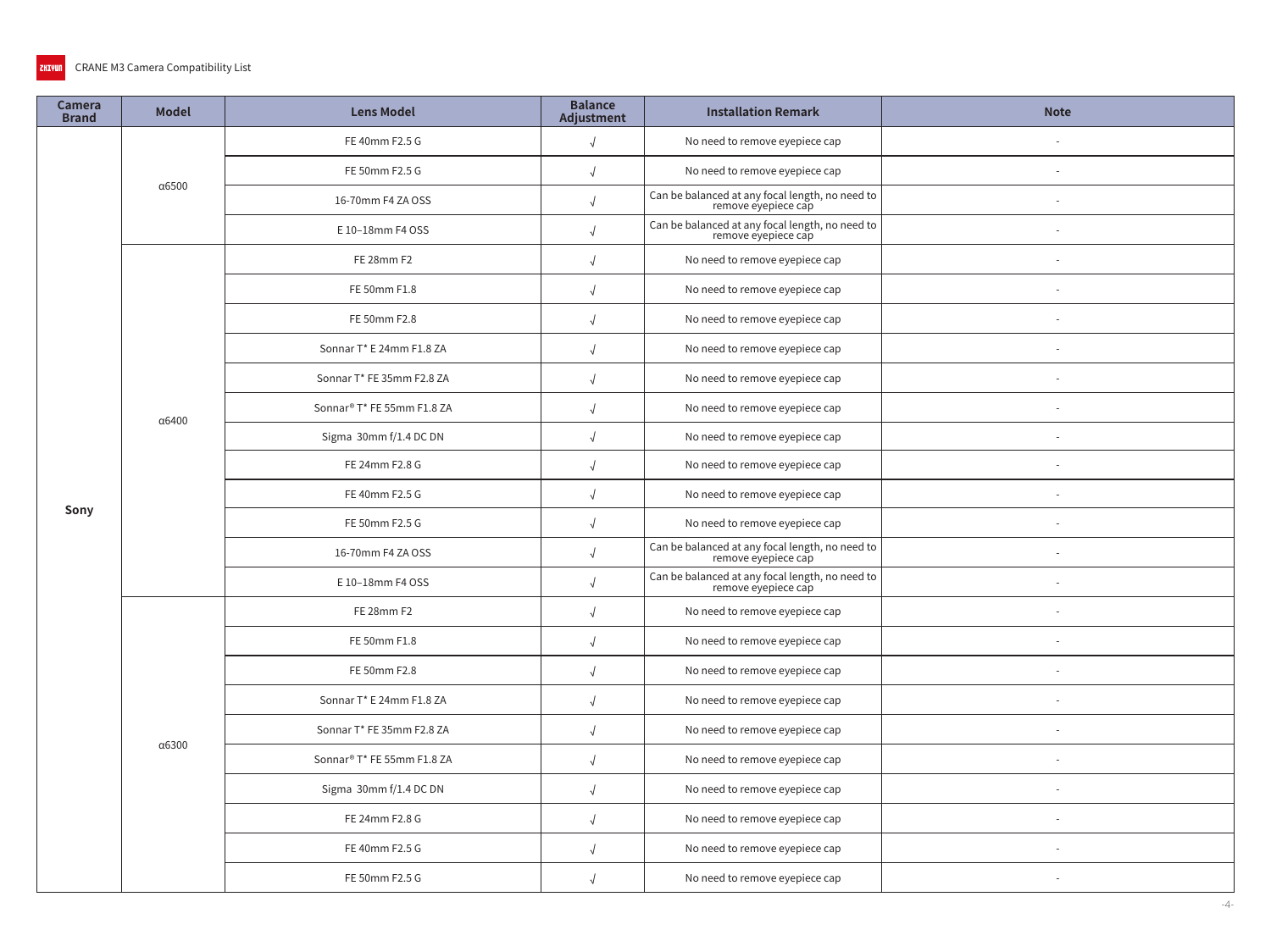| Camera<br><b>Brand</b> | <b>Model</b>  | <b>Lens Model</b>                                                                                                                                                                                                                                                                                                                                                                                                                                                                                                                                                                                                                                                                                                                                                                                                                    | <b>Balance</b><br>Adjustment                                           | <b>Installation Remark</b>                                             | <b>Note</b> |
|------------------------|---------------|--------------------------------------------------------------------------------------------------------------------------------------------------------------------------------------------------------------------------------------------------------------------------------------------------------------------------------------------------------------------------------------------------------------------------------------------------------------------------------------------------------------------------------------------------------------------------------------------------------------------------------------------------------------------------------------------------------------------------------------------------------------------------------------------------------------------------------------|------------------------------------------------------------------------|------------------------------------------------------------------------|-------------|
|                        |               | 16-70mm F4 ZA OSS                                                                                                                                                                                                                                                                                                                                                                                                                                                                                                                                                                                                                                                                                                                                                                                                                    | $\sqrt{ }$                                                             | Can be balanced at any focal length, no need to<br>remove eyepiece cap |             |
|                        | α6300         | E 10-18mm F4 OSS<br>$\sqrt{2}$<br>FE 28mm F2<br>$\sqrt{ }$<br>FE 50mm F1.8<br>FE 50mm F2.8<br>Sonnar T* E 24mm F1.8 ZA<br>$\sqrt{ }$<br>Sonnar T* FE 35mm F2.8 ZA<br>$\sqrt{ }$<br>Sonnar® T* FE 55mm F1.8 ZA<br>$\sqrt{2}$<br>Sigma 30mm f/1.4 DC DN<br>$\sqrt{ }$<br>FE 24mm F2.8 G<br>$\sqrt{ }$<br>FE 40mm F2.5 G<br>$\sqrt{2}$<br>FE 50mm F2.5 G<br>$\sqrt{ }$<br>16-70mm F4 ZA OSS<br>E 10-18mm F4 OSS<br>FE 28mm F2<br>$\sqrt{ }$<br>FE 50mm F1.8<br>$\sqrt{ }$<br>FE 50mm F2.8<br>$\sqrt{2}$<br>Sonnar T* E 24mm F1.8 ZA<br>$\sqrt{ }$<br>Sonnar T* FE 35mm F2.8 ZA<br>Sonnar® T* FE 55mm F1.8 ZA<br>$\sqrt{ }$<br>Sigma 30mm f/1.4 DC DN<br>$\sqrt{ }$<br>FE 24mm F2.8 G<br>$\sqrt{ }$<br>FE 40mm F2.5 G<br>$\sqrt{2}$<br>FE 50mm F2.5 G<br>$\sqrt{ }$<br>16-70mm F4 ZA OSS<br>$\sqrt{ }$<br>E 10-18mm F4 OSS<br>$\sqrt{ }$ | Can be balanced at any focal length, no need to<br>remove eyepiece cap | $\sim$                                                                 |             |
|                        |               |                                                                                                                                                                                                                                                                                                                                                                                                                                                                                                                                                                                                                                                                                                                                                                                                                                      |                                                                        | No need to remove eyepiece cap                                         |             |
|                        |               |                                                                                                                                                                                                                                                                                                                                                                                                                                                                                                                                                                                                                                                                                                                                                                                                                                      |                                                                        | No need to remove eyepiece cap                                         |             |
|                        |               |                                                                                                                                                                                                                                                                                                                                                                                                                                                                                                                                                                                                                                                                                                                                                                                                                                      |                                                                        | No need to remove eyepiece cap                                         |             |
|                        |               |                                                                                                                                                                                                                                                                                                                                                                                                                                                                                                                                                                                                                                                                                                                                                                                                                                      |                                                                        | No need to remove eyepiece cap                                         |             |
|                        |               |                                                                                                                                                                                                                                                                                                                                                                                                                                                                                                                                                                                                                                                                                                                                                                                                                                      |                                                                        | No need to remove eyepiece cap                                         |             |
|                        | $\alpha$ 6100 |                                                                                                                                                                                                                                                                                                                                                                                                                                                                                                                                                                                                                                                                                                                                                                                                                                      |                                                                        | No need to remove eyepiece cap                                         |             |
|                        |               |                                                                                                                                                                                                                                                                                                                                                                                                                                                                                                                                                                                                                                                                                                                                                                                                                                      |                                                                        | No need to remove eyepiece cap                                         |             |
|                        |               |                                                                                                                                                                                                                                                                                                                                                                                                                                                                                                                                                                                                                                                                                                                                                                                                                                      |                                                                        | No need to remove eyepiece cap                                         |             |
|                        |               |                                                                                                                                                                                                                                                                                                                                                                                                                                                                                                                                                                                                                                                                                                                                                                                                                                      |                                                                        | No need to remove eyepiece cap                                         | $\sim$      |
|                        |               |                                                                                                                                                                                                                                                                                                                                                                                                                                                                                                                                                                                                                                                                                                                                                                                                                                      |                                                                        | No need to remove eyepiece cap                                         | $\sim$      |
| Sony                   |               |                                                                                                                                                                                                                                                                                                                                                                                                                                                                                                                                                                                                                                                                                                                                                                                                                                      |                                                                        | Can be balanced at any focal length, no need to<br>remove eyepiece cap |             |
|                        |               |                                                                                                                                                                                                                                                                                                                                                                                                                                                                                                                                                                                                                                                                                                                                                                                                                                      |                                                                        | Can be balanced at any focal length, no need to<br>remove eyepiece cap |             |
|                        |               |                                                                                                                                                                                                                                                                                                                                                                                                                                                                                                                                                                                                                                                                                                                                                                                                                                      |                                                                        | $\sim$                                                                 |             |
|                        |               |                                                                                                                                                                                                                                                                                                                                                                                                                                                                                                                                                                                                                                                                                                                                                                                                                                      |                                                                        | $\sim$                                                                 |             |
|                        |               |                                                                                                                                                                                                                                                                                                                                                                                                                                                                                                                                                                                                                                                                                                                                                                                                                                      |                                                                        | $\sim$                                                                 |             |
|                        |               |                                                                                                                                                                                                                                                                                                                                                                                                                                                                                                                                                                                                                                                                                                                                                                                                                                      |                                                                        | $\sim$                                                                 |             |
|                        |               |                                                                                                                                                                                                                                                                                                                                                                                                                                                                                                                                                                                                                                                                                                                                                                                                                                      |                                                                        |                                                                        |             |
|                        | $ZV-E10$      |                                                                                                                                                                                                                                                                                                                                                                                                                                                                                                                                                                                                                                                                                                                                                                                                                                      |                                                                        | $\overline{\phantom{a}}$                                               |             |
|                        |               |                                                                                                                                                                                                                                                                                                                                                                                                                                                                                                                                                                                                                                                                                                                                                                                                                                      |                                                                        |                                                                        |             |
|                        |               |                                                                                                                                                                                                                                                                                                                                                                                                                                                                                                                                                                                                                                                                                                                                                                                                                                      |                                                                        | $\sim$                                                                 |             |
|                        |               |                                                                                                                                                                                                                                                                                                                                                                                                                                                                                                                                                                                                                                                                                                                                                                                                                                      |                                                                        | $\sim$                                                                 |             |
|                        |               |                                                                                                                                                                                                                                                                                                                                                                                                                                                                                                                                                                                                                                                                                                                                                                                                                                      |                                                                        | $\overline{\phantom{a}}$                                               |             |
|                        |               |                                                                                                                                                                                                                                                                                                                                                                                                                                                                                                                                                                                                                                                                                                                                                                                                                                      |                                                                        | Can be balanced at any focal length                                    | $\sim$      |
|                        |               |                                                                                                                                                                                                                                                                                                                                                                                                                                                                                                                                                                                                                                                                                                                                                                                                                                      |                                                                        | Can be balanced at any focal length                                    |             |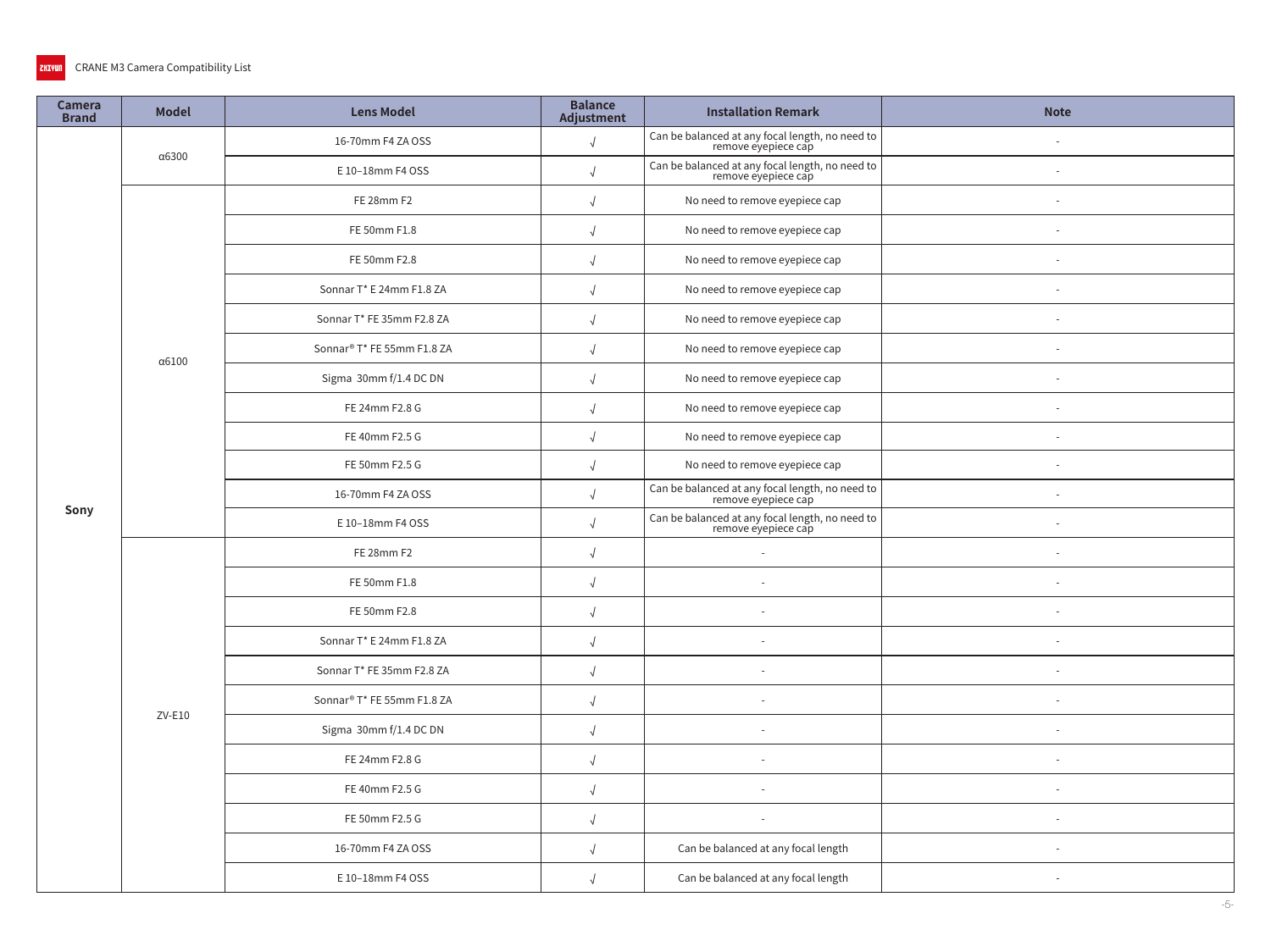| <b>Camera</b><br><b>Brand</b> | <b>Model</b>  | <b>Lens Model</b>              | <b>Balance</b><br>Adjustment | <b>Installation Remark</b>                                         | <b>Note</b>                                                                  |
|-------------------------------|---------------|--------------------------------|------------------------------|--------------------------------------------------------------------|------------------------------------------------------------------------------|
|                               | DSC-RX100M5A  | Comes with the lens            |                              |                                                                    | Should be powered on to balance                                              |
|                               | DSC-RX100M5   | Comes with the lens            |                              |                                                                    | Should be powered on to balance                                              |
|                               | DSC-RX100M6   | Comes with the lens            |                              |                                                                    | Should be powered on to balance                                              |
| Sony                          | DSC-RX100M7   | Comes with the lens            |                              |                                                                    | Should be powered on to balance                                              |
|                               | DSC-WX350     | Comes with the lens            |                              |                                                                    | Should be powered on to balance                                              |
|                               | DSC-HX90      | Comes with the lens            |                              |                                                                    | Should be powered on to balance                                              |
|                               | $ZV-1$        | Comes with the lens            | $\sqrt{ }$                   |                                                                    |                                                                              |
|                               |               |                                |                              |                                                                    |                                                                              |
|                               | EOS R         | RF50mm F1.8 STM                | $\sqrt{ }$                   | Do not remove eyepiece cap                                         |                                                                              |
|                               |               | EF 50mm f/1.4 USM (adapter)    |                              | Do not remove eyepiece cap                                         |                                                                              |
|                               | <b>EOS RP</b> | EF 85mm f/1.8 USM (adapter)    |                              | Do not remove eyepiece cap                                         |                                                                              |
|                               |               | EF 50mm f/1.8 USM (adapter)    |                              | Do not remove eyepiece cap                                         |                                                                              |
|                               |               | RF35mm F1.8 MACRO IS STM       |                              | Do not remove eyepiece cap                                         |                                                                              |
|                               |               | RF50mm F1.8 STM                |                              | Do not remove eyepiece cap                                         |                                                                              |
|                               | EOS R5        | RF50mm F1.8 STM                |                              | Do not remove eyepiece cap                                         |                                                                              |
|                               | EOS R6        | RF50mm F1.8 STM                | $\sqrt{ }$                   | Do not remove eyepiece cap                                         |                                                                              |
|                               |               | EF-M 32mm f/1.4 STM            |                              | Do not remove eyepiece cap                                         | $\sim$                                                                       |
| Canon                         |               | EF-M 11-22mm f/4-5.6 IS STM    |                              | Can be balanced at any focal length, Do not<br>remove eyepiece cap |                                                                              |
|                               |               | EF-M 15-45mm f/3.5-6.3 IS STM  |                              | Can be balanced at any focal length, Do not<br>remove eyepiece cap |                                                                              |
|                               | EOS M50       | EF-M 18-55mm f/3.5-5.6 IS STM  |                              | Can be balanced at any focal length, Do not<br>remove eyépiece cap |                                                                              |
|                               |               | EF-M 18-150mm f/3.5-6.3 IS STM | $\sqrt{ }$                   | Can be balanced at 18-50mm, Do not remove<br>eyepiece cap          | Interference exists between eyepiece cap and roll axis motor at 50-<br>105mm |
|                               |               | EF-M 22mm f/2 STM              |                              | Do not remove eyepiece cap                                         |                                                                              |
|                               |               | EF-M 28mm f/3.5 IS STM         |                              | Do not remove eyepiece cap                                         |                                                                              |
|                               |               | EF-M 32mm f/1.4 STM            |                              | Do not remove eyepiece cap                                         |                                                                              |
|                               | M50 Mark II   | EF-M 11-22mm f/4-5.6 IS STM    |                              | Can be balanced at any focal length, Do not<br>remove eyepiece cap |                                                                              |
|                               |               | EF-M 15-45mm f/3.5-6.3 IS STM  |                              | Can be balanced at any focal length, Do not<br>remove eyépiece cap |                                                                              |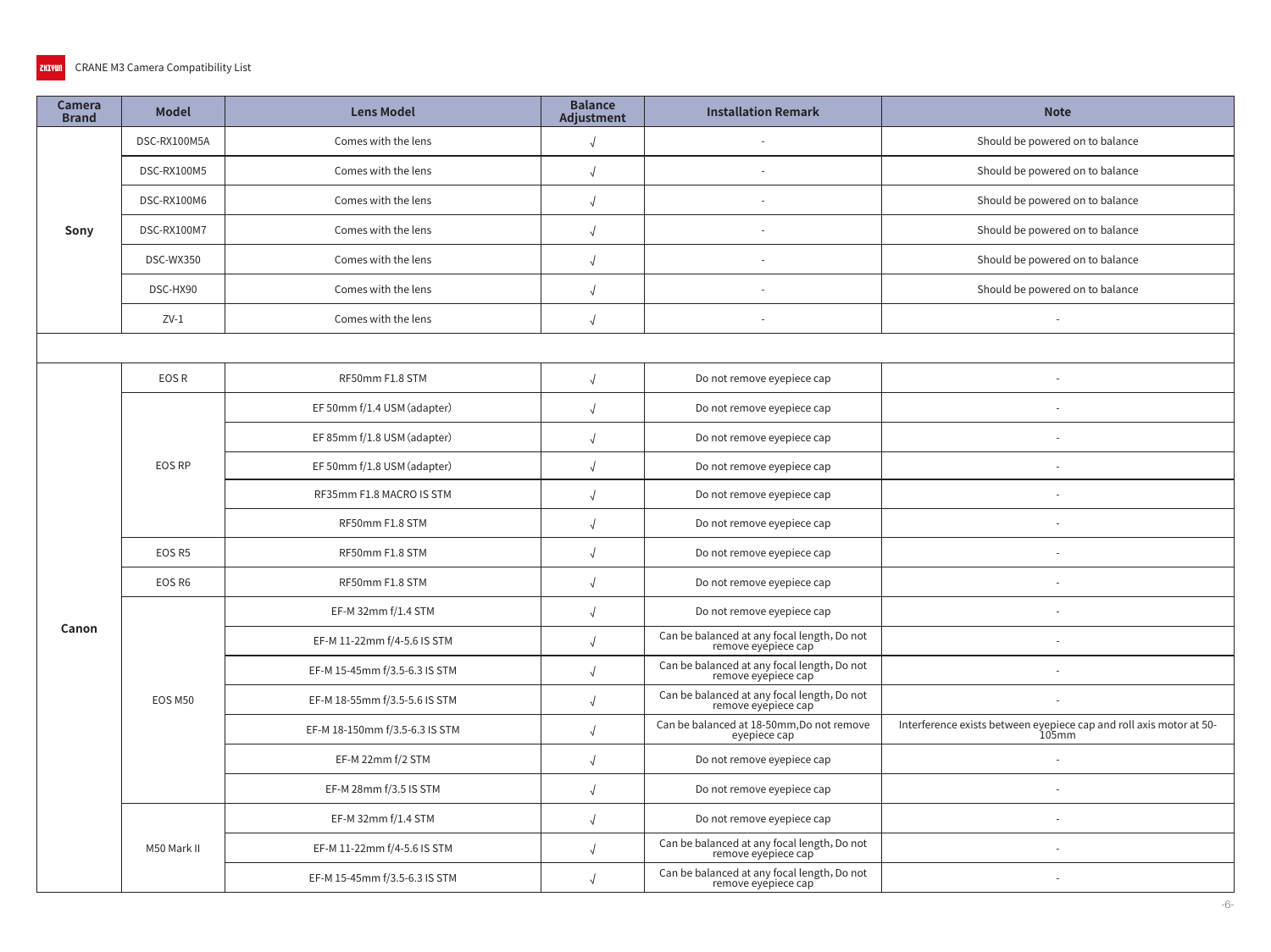| <b>Camera</b><br><b>Brand</b> | <b>Model</b>                 | <b>Lens Model</b>                | <b>Balance</b><br>Adjustment | <b>Installation Remark</b>                                             | <b>Note</b>                                                                  |
|-------------------------------|------------------------------|----------------------------------|------------------------------|------------------------------------------------------------------------|------------------------------------------------------------------------------|
|                               |                              | EF-M 18-55mm f/3.5-5.6 IS STM    | $\sqrt{ }$                   | Can be balanced at any focal length, Do not<br>remove eyepiece cap     |                                                                              |
|                               | M50 Mark II                  | EF-M 18-150mm f/3.5-6.3 IS STM   | $\sqrt{2}$                   | Can be balanced at 18-50mm, Do not remove<br>eyepiece cap              | Interference exists between eyepiece cap and roll axis motor at 50-<br>105mm |
|                               |                              | EF-M 22mm f/2 STM                |                              | Do not remove eyepiece cap                                             |                                                                              |
|                               |                              | EF-M 28mm f/3.5 IS STM           |                              | Do not remove eyepiece cap                                             |                                                                              |
|                               |                              | EF-M 32mm f/1.4 STM              | $\sqrt{2}$                   | $\sim$                                                                 |                                                                              |
|                               |                              | EF-M 11-22mm f/4-5.6 IS STM      | $\sqrt{ }$                   | Can be balanced at any focal length                                    |                                                                              |
|                               |                              | EF-M 15-45mm f/3.5-6.3 IS STM    | $\sqrt{ }$                   | Can be balanced at any focal length                                    |                                                                              |
| Canon                         | EOS M6 Mark II               | EF-M 18-55mm f/3.5-5.6 IS STM    | $\sqrt{ }$                   | Can be balanced at any focal length                                    |                                                                              |
|                               |                              | EF-M 18-150mm f/3.5-6.3 IS STM   | $\sqrt{ }$                   | Can be balanced at 18-100mm                                            | Interference exists between the body and roll axis motor at 100-150mm        |
|                               |                              | EF-M 22mm f/2 STM                | $\sqrt{ }$                   |                                                                        |                                                                              |
|                               |                              | EF-M 28mm f/3.5 IS STM           | $\sqrt{2}$                   |                                                                        |                                                                              |
|                               | <b>EOS 200D</b>              | EF-S 18-55mm f/4-5.6 IS STM      | $\sqrt{ }$                   | Can be balanced at any focal length, Do not<br>remove eyepiece cap     |                                                                              |
|                               | PowerShot G1X<br>Mark II     | Comes with the lens              |                              | Should be powered on to balance                                        |                                                                              |
|                               | PowerShot G7X<br>Mark III    | Comes with the lens              | $\sqrt{2}$                   | Should be powered on to balance                                        |                                                                              |
|                               | PowerShot SX720<br><b>HS</b> | Comes with the lens              | $\sqrt{ }$                   | Should be powered on to balance                                        |                                                                              |
|                               |                              |                                  |                              |                                                                        |                                                                              |
|                               |                              | NIKKOR Z 35mm f/1.8S             | $\sqrt{ }$                   |                                                                        |                                                                              |
|                               |                              | NIKKOR Z DX 16-50mm f/3.5-6.3 VR | $\sqrt{ }$                   | Can be balanced at any focal length, no need to<br>remove eyepiece cap |                                                                              |
|                               | Z50                          | NIKKOR Z 28mm f/2.8 (SE)         |                              |                                                                        |                                                                              |
|                               |                              | NIKKOR Z 24-50mm f/4-6.3         | $\sqrt{ }$                   | Can be balanced at any focal length, no need to<br>remove eyepiece cap |                                                                              |
| <b>Nikon</b>                  |                              | NIKKOR Z 50mm f/1.8              | $\sqrt{ }$                   | $\sim$                                                                 |                                                                              |
|                               |                              | NIKKOR Z MC 50mm f/2.8           | $\sqrt{ }$                   |                                                                        |                                                                              |
|                               |                              | NIKKOR Z DX 16-50mm f/3.5-6.3 VR | $\sqrt{2}$                   | Can be balanced at any focal length, need to<br>remove eyepiece cap    |                                                                              |
|                               | Z5                           | NIKKOR Z 28mm f/2.8 (SE)         | $\sqrt{ }$                   | $\sim$                                                                 |                                                                              |
|                               |                              | NIKKOR Z 24-50mm f/4-6.3         | $\sqrt{ }$                   | Can be balanced at any focal length, no need to<br>remove eyepiece cap |                                                                              |
|                               |                              | NIKKOR Z MC 50mm f/2.8           | $\sqrt{ }$                   |                                                                        |                                                                              |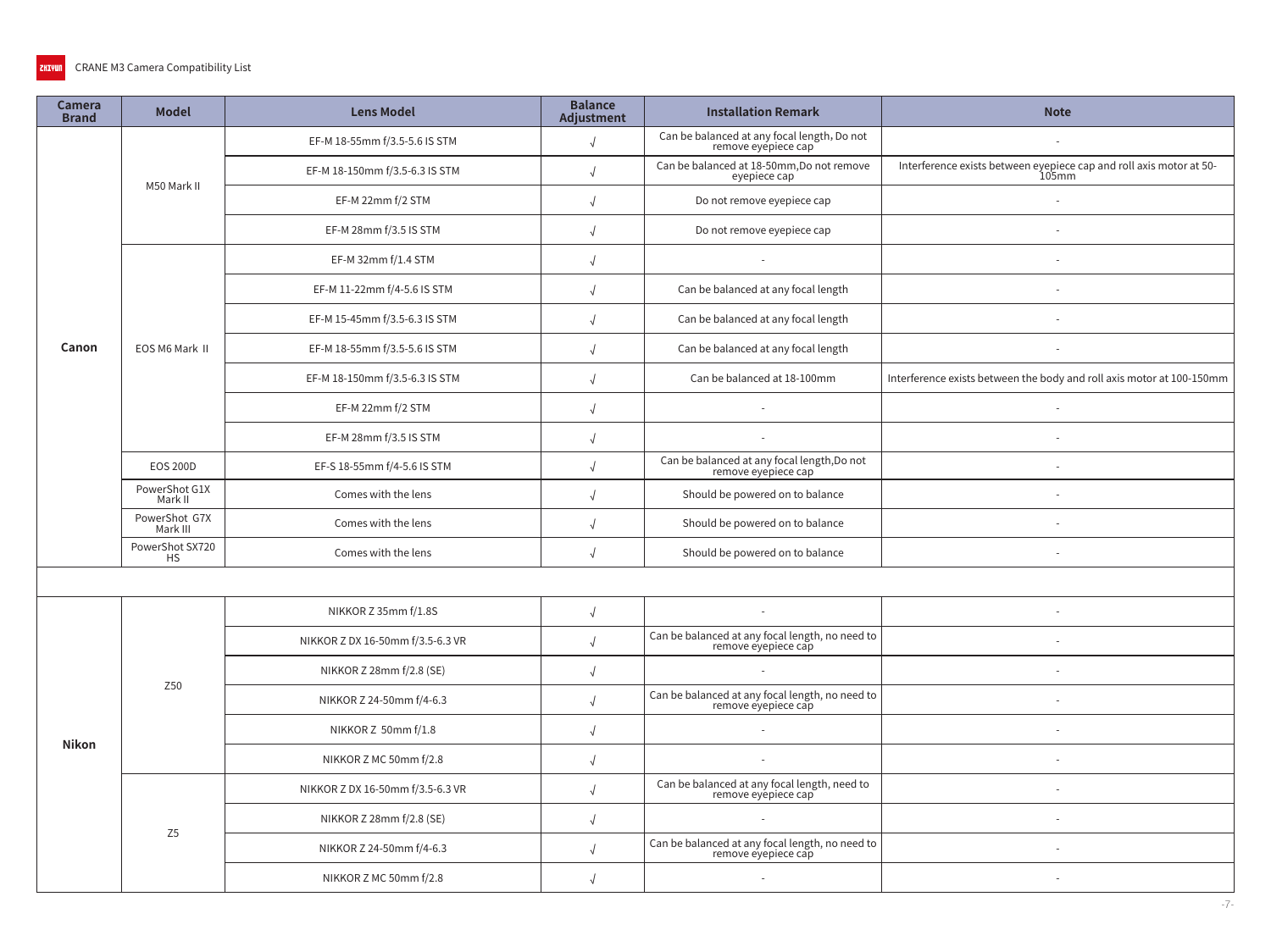| <b>Camera</b><br><b>Brand</b> | <b>Model</b>   | <b>Lens Model</b>                | <b>Balance</b><br><b>Adjustment</b> | <b>Installation Remark</b>                                             | <b>Note</b>                     |
|-------------------------------|----------------|----------------------------------|-------------------------------------|------------------------------------------------------------------------|---------------------------------|
|                               |                | NIKKOR Z DX 16-50mm f/3.5-6.3 VR | $\sqrt{ }$                          | Can be balanced at any focal length, need to<br>remove eyepiece cap    |                                 |
|                               | Z <sub>6</sub> | NIKKOR Z 28mm f/2.8 (SE)         |                                     | $\sim$                                                                 |                                 |
|                               |                | NIKKOR Z 24-50mm f/4-6.3         |                                     | Can be balanced at any focal length, no need to<br>remove eyepiece cap |                                 |
|                               |                | NIKKOR Z DX 16-50mm f/3.5-6.3 VR |                                     | Can be balanced at any focal length, need to<br>remove eyépiece cap    |                                 |
|                               | Z6 II          | NIKKOR Z 28mm f/2.8 (SE)         |                                     | $\sim$                                                                 |                                 |
|                               |                | NIKKOR Z 24-50mm f/4-6.3         |                                     | Can be balanced at any focal length, no need to<br>remove eyepiece cap |                                 |
|                               |                | NIKKOR Z DX 16-50mm f/3.5-6.3 VR |                                     | Can be balanced at any focal length, need to<br>remove eyepiece cap    |                                 |
|                               | Z7             | NIKKOR Z 28mm f/2.8 (SE)         |                                     |                                                                        |                                 |
| <b>Nikon</b>                  |                | NIKKOR Z 24-50mm f/4-6.3         |                                     | Can be balanced at any focal length, no need to<br>remove eyepiece cap |                                 |
|                               |                | NIKKOR Z DX 16-50mm f/3.5-6.3 VR |                                     | Can be balanced at any focal length, need to<br>remove eyépiece cap    |                                 |
|                               | $Z7$ II        | NIKKOR Z 28mm f/2.8 (SE)         |                                     |                                                                        |                                 |
|                               |                | NIKKOR Z 24-50mm f/4-6.3         |                                     | Can be balanced at any focal length, no need to<br>remove eyepiece cap |                                 |
|                               | Zfc            | NIKKOR Z 35mm f/1.8S             |                                     | $\sim$                                                                 |                                 |
|                               |                | NIKKOR Z DX 16-50mm f/3.5-6.3 VR |                                     | Can be balanced at any focal length, no need to<br>remove eyepiece cap |                                 |
|                               |                | NIKKOR Z 28mm f/2.8 (SE)         |                                     |                                                                        |                                 |
|                               |                | NIKKOR Z 24-50mm f/4-6.3         |                                     | Can be balanced at any focal length, no need to<br>remove eyepiece cap |                                 |
|                               |                | NIKKOR Z 50mm f/1.8              | $\sqrt{ }$                          | $\sim$                                                                 |                                 |
|                               |                | NIKKOR Z MC 50mm f/2.8           |                                     | $\sim$                                                                 | $\sim$                          |
|                               |                |                                  |                                     |                                                                        |                                 |
|                               |                | XF 18-55mm f/2.8-4 R OIS         |                                     | Can be balanced at any focal length, no need to<br>remove eyepiece cap |                                 |
|                               |                | XF 35mm f/2 R WR                 | $\sqrt{ }$                          | No need to remove eyepiece cap                                         |                                 |
|                               |                | XF 56mm f/1.2 R                  | $\sqrt{ }$                          | No need to remove eyepiece cap                                         |                                 |
| <b>FUJIFILM</b>               | $X-T20$        | XC 15-45mm f/3.5-5.6 OIS         | $\sqrt{ }$                          | Can be balanced at any focal length, no need to<br>remove eyepiece cap | Should be powered on to balance |
|                               |                | Super EBC XF 23mm f/1.4 R        | $\sqrt{ }$                          | No need to remove eyepiece cap                                         |                                 |
|                               |                | XF14mmF2.8R                      |                                     | No need to remove eyepiece cap                                         |                                 |
|                               |                | XF16mmF2.8 RWR                   | $\sqrt{ }$                          | No need to remove eyepiece cap                                         |                                 |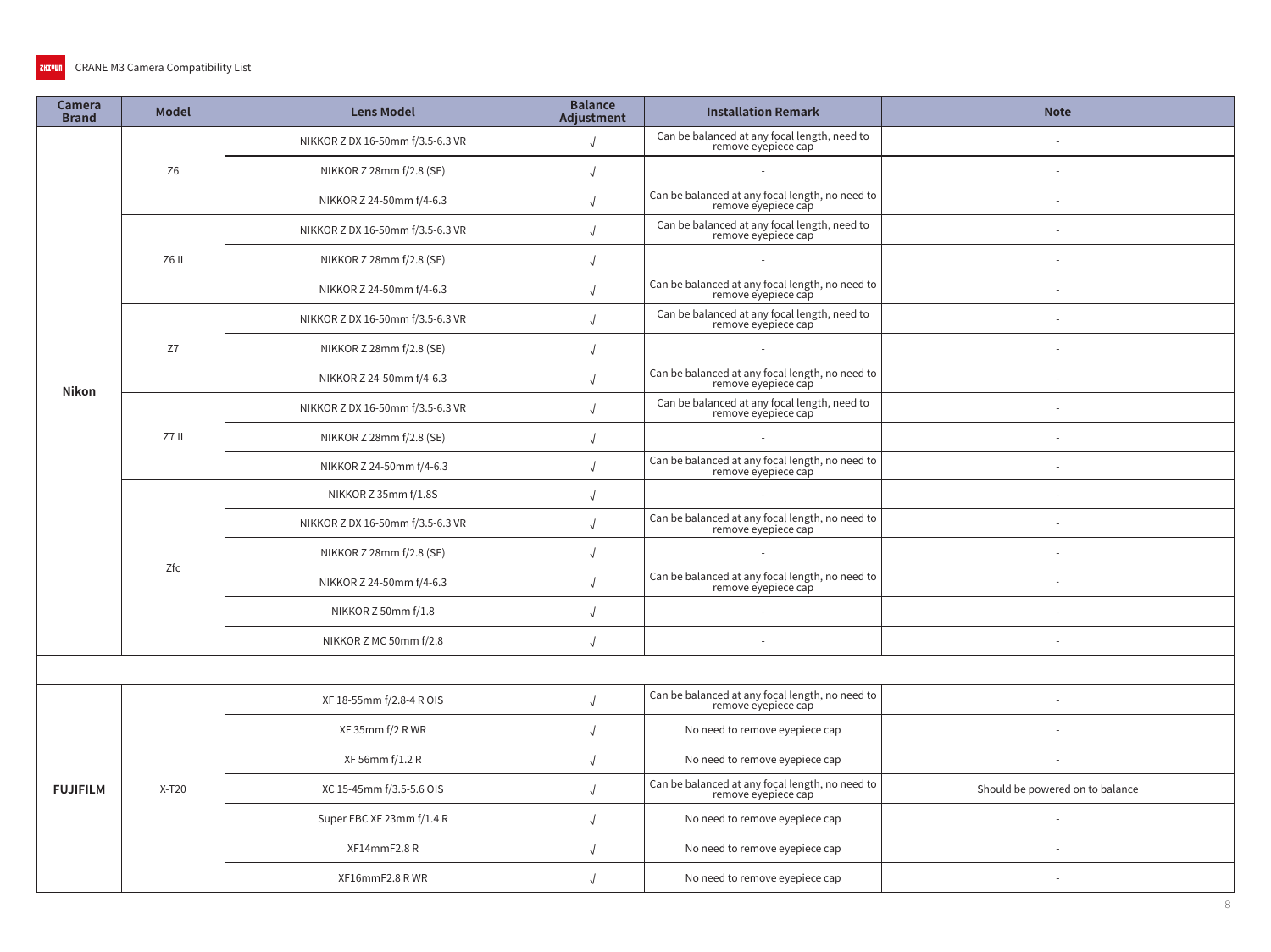| <b>Camera</b><br><b>Brand</b> | <b>Model</b> | <b>Lens Model</b>         | <b>Balance</b><br>Adjustment | <b>Installation Remark</b>                                             | <b>Note</b>                     |
|-------------------------------|--------------|---------------------------|------------------------------|------------------------------------------------------------------------|---------------------------------|
|                               | $X-T20$      | XF18mmF2R                 | $\sqrt{2}$                   | No need to remove eyepiece cap                                         |                                 |
|                               |              | XF27mmF2.8                | $\sqrt{2}$                   | No need to remove eyepiece cap                                         |                                 |
|                               |              | XF 18-55mm f/2.8-4 R OIS  |                              | Can be balanced at any focal length, no need to<br>remove eyepiece cap |                                 |
|                               |              | XF 35mm f/2 R WR          |                              | No need to remove eyepiece cap                                         |                                 |
|                               |              | XF 56mm f/1.2 R           |                              | No need to remove eyepiece cap                                         |                                 |
|                               |              | XC 15-45mm f/3.5-5.6 OIS  | $\sqrt{ }$                   | Can be balanced at any focal length, no need to<br>remove eyepiece cap | Should be powered on to balance |
|                               | $X-A7$       | Super EBC XF 23mm f/1.4 R | $\sqrt{2}$                   | No need to remove eyepiece cap                                         |                                 |
|                               |              | XF14mmF2.8R               | $\sqrt{ }$                   | No need to remove eyepiece cap                                         |                                 |
|                               |              | XF16mmF2.8 RWR            | $\sqrt{ }$                   | No need to remove eyepiece cap                                         |                                 |
|                               |              | XF18mmF2R                 | $\sqrt{ }$                   | No need to remove eyepiece cap                                         |                                 |
|                               |              | XF27mmF2.8                | $\sqrt{ }$                   | No need to remove eyepiece cap                                         |                                 |
|                               | $X-T2$       | XF 18-55mm f/2.8-4 R OIS  | $\sqrt{ }$                   | Can be balanced at any focal length, no need to<br>remove eyepiece cap |                                 |
| <b>FUJIFILM</b>               |              | XF 35mm f/2 R WR          |                              | No need to remove eyepiece cap                                         |                                 |
|                               |              | XF 56mm f/1.2 R           |                              | No need to remove eyepiece cap                                         |                                 |
|                               |              | XC 15-45mm f/3.5-5.6 OIS  | $\sqrt{ }$                   | Can be balanced at any focal length, no need to<br>remove eyepiece cap | Should be powered on to balance |
|                               |              | Super EBC XF 23mm f/1.4 R | $\sqrt{2}$                   | No need to remove eyepiece cap                                         |                                 |
|                               |              | XF14mmF2.8R               | $\sqrt{ }$                   | No need to remove eyepiece cap                                         |                                 |
|                               |              | XF16mmF2.8 RWR            | $\sqrt{ }$                   | No need to remove eyepiece cap                                         |                                 |
|                               |              | XF18mmF2R                 |                              | No need to remove eyepiece cap                                         |                                 |
|                               |              | XF27mmF2.8                | $\sqrt{ }$                   | No need to remove eyepiece cap                                         |                                 |
|                               |              | XF 18-55mm f/2.8-4 R OIS  | $\sqrt{ }$                   | Can be balanced at any focal length, no need to<br>remove eyepiece cap |                                 |
|                               |              | XF 35mm f/2 R WR          | $\sqrt{ }$                   | No need to remove eyepiece cap                                         |                                 |
|                               | $X-T3$       | XF 56mm f/1.2 R           | $\sqrt{ }$                   | No need to remove eyepiece cap                                         |                                 |
|                               |              | XC 15-45mm f/3.5-5.6 OIS  | $\sqrt{ }$                   | Can be balanced at any focal length, no need to<br>remove eyepiece cap | Should be powered on to balance |
|                               |              | Super EBC XF 23mm f/1.4 R | $\sqrt{ }$                   | No need to remove eyepiece cap                                         |                                 |
|                               |              | XF14mmF2.8R               | $\sqrt{ }$                   | No need to remove eyepiece cap                                         |                                 |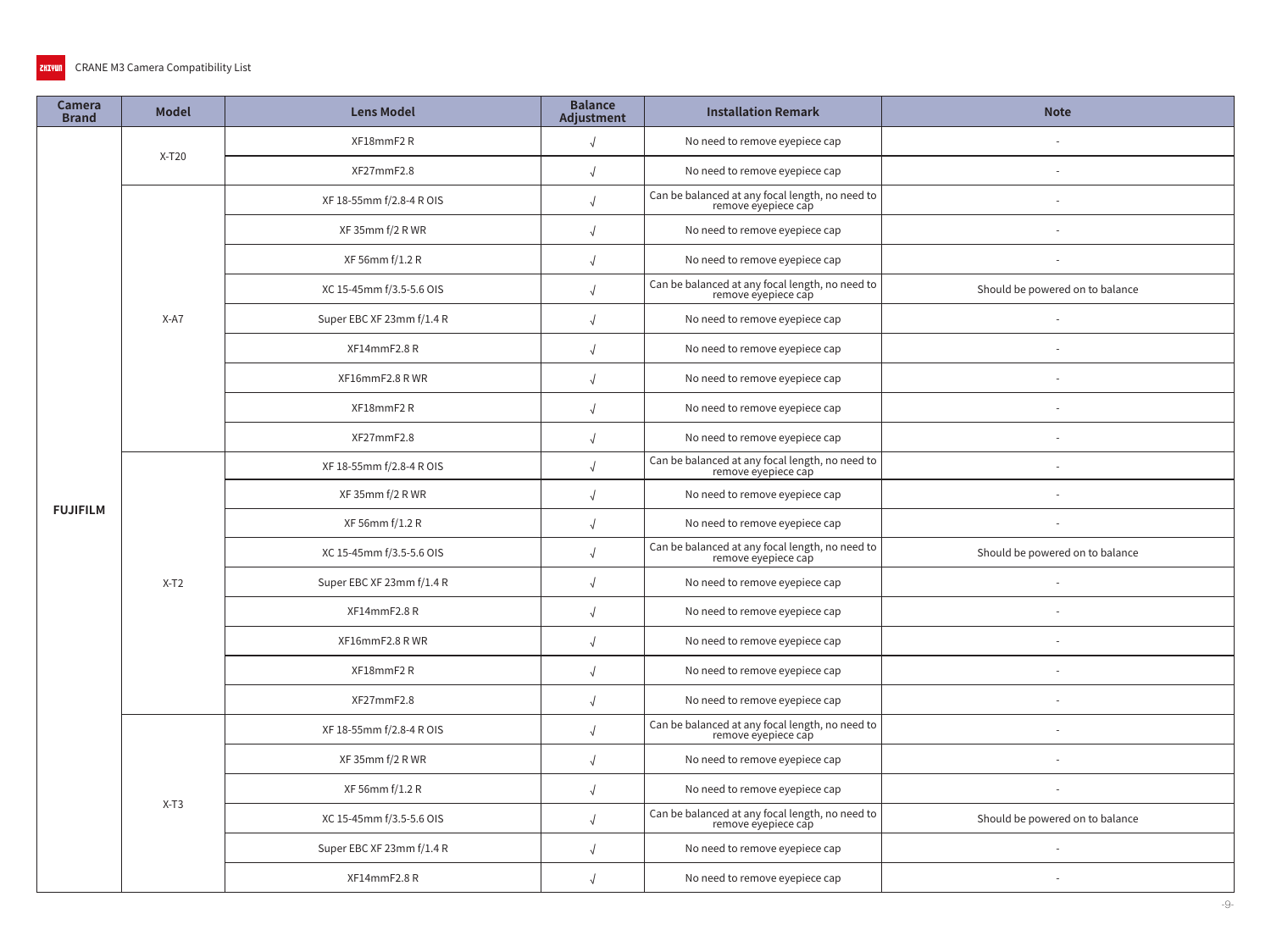| <b>Camera</b><br><b>Brand</b> | <b>Model</b> | <b>Lens Model</b>         | <b>Balance</b><br>Adjustment | <b>Installation Remark</b>                                             | <b>Note</b>                     |
|-------------------------------|--------------|---------------------------|------------------------------|------------------------------------------------------------------------|---------------------------------|
|                               |              | XF16mmF2.8 RWR            | $\sqrt{2}$                   | No need to remove eyepiece cap                                         |                                 |
|                               | $X-T3$       | XF18mmF2R                 | $\sqrt{ }$                   | No need to remove eyepiece cap                                         |                                 |
|                               |              | XF27mmF2.8                |                              | No need to remove eyepiece cap                                         |                                 |
|                               |              | XF 18-55mm f/2.8-4 R OIS  |                              | Can be balanced at any focal length, need to<br>remove eyepiece cap    |                                 |
|                               |              | XF 35mm f/2 R WR          | $\sqrt{2}$                   | No need to remove eyepiece cap                                         |                                 |
|                               |              | XF 56mm f/1.2 R           | $\sqrt{ }$                   | No need to remove eyepiece cap                                         |                                 |
|                               |              | XC 15-45mm f/3.5-5.6 OIS  | $\sqrt{2}$                   | Can be balanced at any focal length, no need to<br>remove eyepiece cap | Should be powered on to balance |
|                               | $X-T4$       | Super EBC XF 23mm f/1.4 R | $\sqrt{ }$                   | No need to remove eyepiece cap                                         |                                 |
|                               |              | XF14mmF2.8R               | $\sqrt{ }$                   | No need to remove eyepiece cap                                         |                                 |
|                               |              | XF16mmF2.8 RWR            | $\sqrt{ }$                   | No need to remove eyepiece cap                                         |                                 |
|                               |              | XF18mmF2R                 | $\sqrt{2}$                   | No need to remove eyepiece cap                                         |                                 |
|                               |              | XF27mmF2.8                | $\sqrt{ }$                   | No need to remove eyepiece cap                                         |                                 |
| <b>FUJIFILM</b>               |              | XF 18-55mm f/2.8-4 R OIS  |                              | Can be balanced at any focal length, no need to<br>remove eyepiece cap |                                 |
|                               |              | XF 35mm f/2 R WR          | $\sqrt{ }$                   | No need to remove eyepiece cap                                         |                                 |
|                               |              | XF 56mm f/1.2 R           | $\sqrt{2}$                   | No need to remove eyepiece cap                                         |                                 |
|                               |              | XC 15-45mm f/3.5-5.6 OIS  | $\sqrt{2}$                   | Can be balanced at any focal length, no need to<br>remove eyepiece cap | Should be powered on to balance |
|                               | $X-S10$      | Super EBC XF 23mm f/1.4 R | $\sqrt{ }$                   | No need to remove eyepiece cap                                         |                                 |
|                               |              | XF14mmF2.8R               | $\sqrt{ }$                   | No need to remove eyepiece cap                                         |                                 |
|                               |              | XF16mmF2.8 RWR            |                              | No need to remove eyepiece cap                                         |                                 |
|                               |              | XF18mmF2R                 | $\sqrt{2}$                   | No need to remove eyepiece cap                                         |                                 |
|                               |              | XF27mmF2.8                | $\sqrt{ }$                   | No need to remove eyepiece cap                                         |                                 |
|                               |              | XF 18-55mm f/2.8-4 R OIS  | $\sqrt{ }$                   | Can be balanced at any focal length, no need to<br>remove eyepiece cap |                                 |
|                               |              | XF 35mm f/2 R WR          | $\sqrt{2}$                   | No need to remove eyepiece cap                                         |                                 |
|                               | $X-T30$      | XF 56mm f/1.2 R           | $\sqrt{ }$                   | No need to remove eyepiece cap                                         |                                 |
|                               |              | XC 15-45mm f/3.5-5.6 OIS  | $\sqrt{ }$                   | Can be balanced at any focal length, no need to<br>remove eyepiece cap | Should be powered on to balance |
|                               |              | Super EBC XF 23mm f/1.4 R | $\sqrt{2}$                   | No need to remove eyepiece cap                                         |                                 |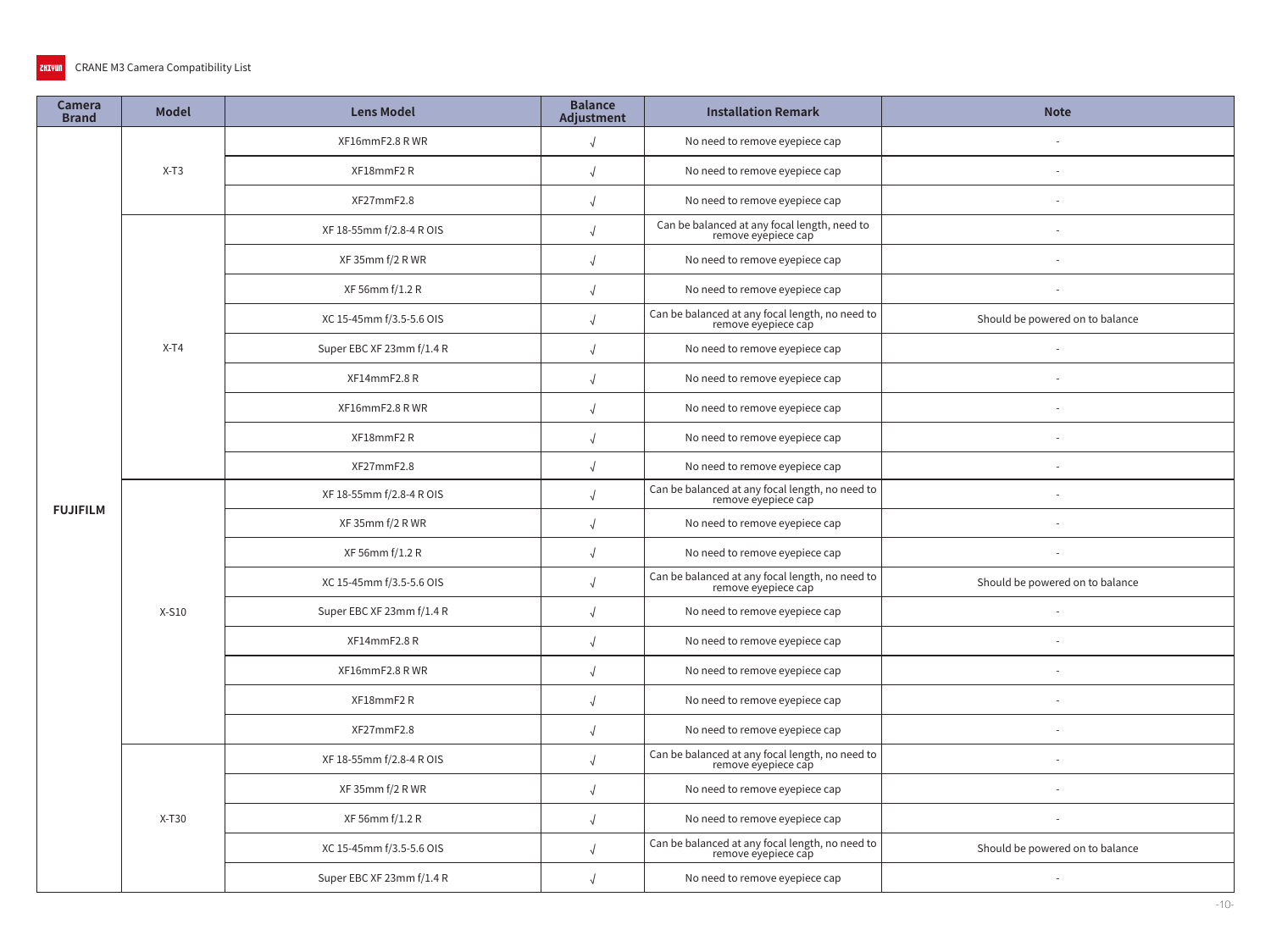| <b>Camera</b><br><b>Brand</b> | <b>Model</b> | <b>Lens Model</b>                               | <b>Balance</b><br>Adjustment | <b>Installation Remark</b>                                             | <b>Note</b>                     |  |  |  |  |
|-------------------------------|--------------|-------------------------------------------------|------------------------------|------------------------------------------------------------------------|---------------------------------|--|--|--|--|
| <b>FUJIFILM</b>               |              | XF14mmF2.8R                                     |                              | No need to remove eyepiece cap                                         |                                 |  |  |  |  |
|                               |              | XF16mmF2.8 RWR                                  |                              | No need to remove eyepiece cap                                         |                                 |  |  |  |  |
|                               | $X-T30$      | XF18mmF2R                                       |                              | No need to remove eyepiece cap                                         |                                 |  |  |  |  |
|                               |              | XF27mmF2.8                                      |                              | No need to remove eyepiece cap                                         |                                 |  |  |  |  |
|                               |              |                                                 |                              |                                                                        |                                 |  |  |  |  |
|                               |              | 12-32 0.2m/0.66ft                               |                              | Can be balanced at any focal length, no need to<br>remove eyepiece cap |                                 |  |  |  |  |
|                               |              | LEICA DG Vario-Elmarit 8-18mm f/2.8-4.0 ASPH    |                              | Can be balanced at any focal length, no need to<br>remove eyepiece cap |                                 |  |  |  |  |
|                               | $DC-G100$    | LUMIX G MACRO 30mm f/2.8 ASPH MEGA OIS          |                              | No need to remove eyepiece cap                                         |                                 |  |  |  |  |
|                               |              | Lumix G X Vario 12-35mm f/2.8 II ASPH POWER OIS |                              | Can be balanced at any focal length, no need to<br>remove eyepiece cap |                                 |  |  |  |  |
|                               |              | Lumix G 25mm f/1.7                              |                              | No need to remove eyepiece cap                                         |                                 |  |  |  |  |
|                               |              | LEICA DG SUMMILUX 15mm f/1.7 ASPH               |                              | No need to remove eyepiece cap                                         |                                 |  |  |  |  |
|                               | DMC-GH4      | 12-32 0.2m/0.66ft                               |                              | Can be balanced at any focal length, no need to<br>remove eyepiece cap |                                 |  |  |  |  |
|                               |              | LUMIX G MACRO 30mm f/2.8 ASPH MEGA OIS          |                              | No need to remove eyepiece cap                                         |                                 |  |  |  |  |
| Panasonic                     |              | LEICA DG SUMMILUX 15mm f/1.7 ASPH               |                              | No need to remove eyepiece cap                                         |                                 |  |  |  |  |
|                               |              | 12-32 0.2m/0.66ft                               |                              | Can be balanced at any focal length, 无Do not<br>remove eyepiece cap    |                                 |  |  |  |  |
|                               | DMC-GH5      | LUMIX G MACRO 30mm f/2.8 ASPH MEGA OIS          |                              | No need to remove eyepiece cap                                         |                                 |  |  |  |  |
|                               |              | LEICA DG SUMMILUX 15mm f/1.7 ASPH               |                              | No need to remove eyepiece cap                                         |                                 |  |  |  |  |
|                               |              | 12-32 0.2m/0.66ft                               |                              | Can be balanced at any focal length, no need to<br>remove eyepiece cap |                                 |  |  |  |  |
|                               | DMC-GH5S     | LUMIX G MACRO 30mm f/2.8 ASPH MEGA OIS          |                              | No need to remove eyepiece cap                                         |                                 |  |  |  |  |
|                               |              | LEICA DG SUMMILUX 15mm f/1.7 ASPH               | $\sqrt{ }$                   | No need to remove eyepiece cap                                         |                                 |  |  |  |  |
|                               | DMC-LX100M2  | Comes with the lens                             | $\sqrt{ }$                   |                                                                        | Should be powered on to balance |  |  |  |  |
|                               | DMC-LX10     | Comes with the lens                             | $\sqrt{ }$                   |                                                                        | Should be powered on to balance |  |  |  |  |
|                               | DMC-ZS110    | Comes with the lens                             |                              |                                                                        | Should be powered on to balance |  |  |  |  |
|                               |              |                                                 |                              |                                                                        |                                 |  |  |  |  |
| <b>SIGMA</b>                  | fp           | 45mm F2.8                                       |                              |                                                                        |                                 |  |  |  |  |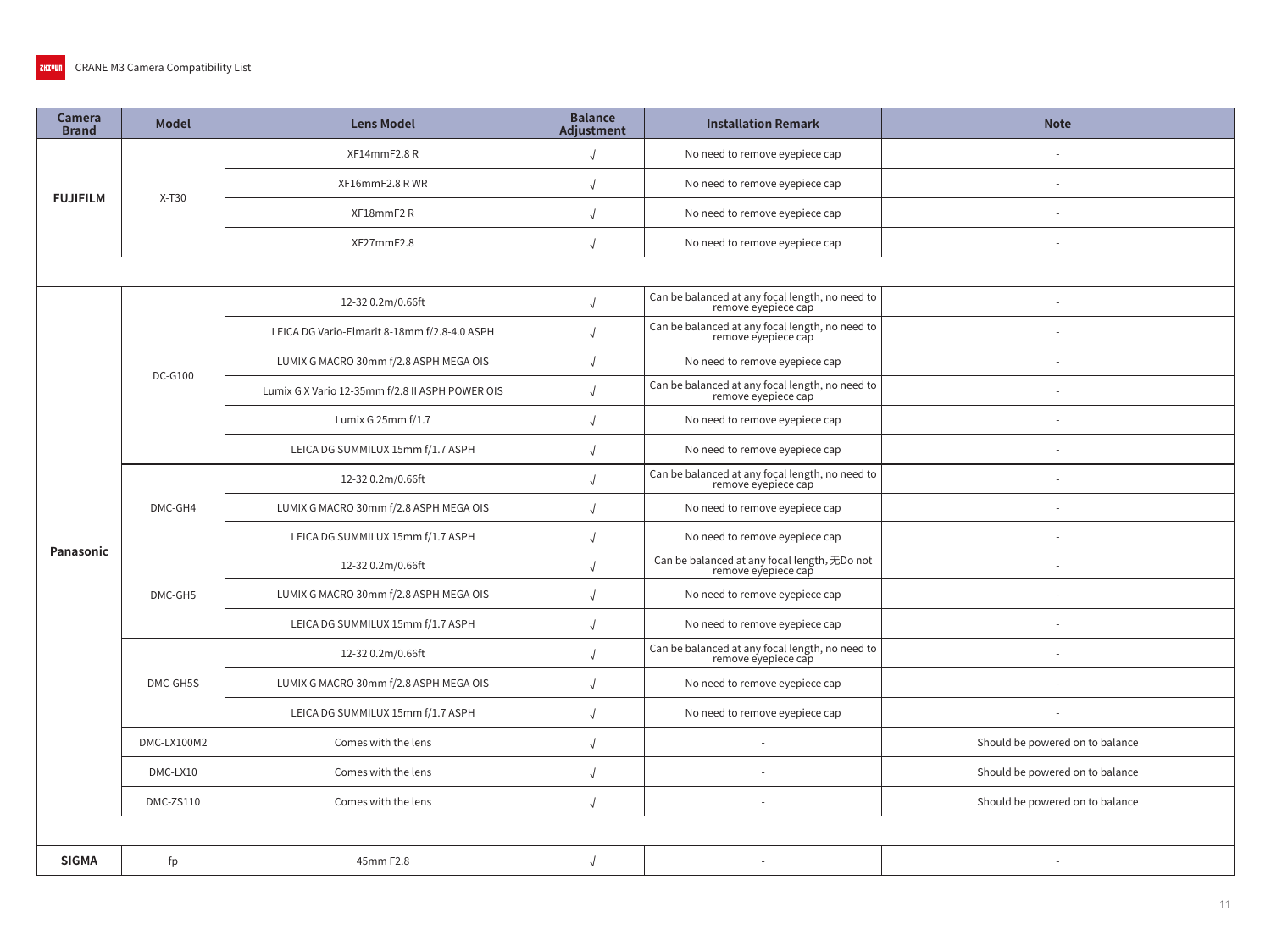# **CRANE M3 Camera Compatibility List (Quick Release Plate)**

| <b>Camera</b><br><b>Brand</b> | <b>Model</b> | <b>Lens Model</b>         | <b>Balance</b><br>Adjustment | <b>Installation Remark</b>     | <b>Note</b> |
|-------------------------------|--------------|---------------------------|------------------------------|--------------------------------|-------------|
|                               |              | FE 50mm F2.5 G            | $\sqrt{ }$                   | No need to remove eyepiece cap |             |
|                               |              | FE 24mm F2.8 G            | $\sqrt{ }$                   | No need to remove eyepiece cap | $\sim$      |
|                               | $\alpha$ 7M2 | FE 40mm F2.5 G            | $\sqrt{ }$                   | No need to remove eyepiece cap |             |
|                               |              | FE 28mm F2                |                              | No need to remove eyepiece cap |             |
|                               |              | FE 50mm F1.8              |                              | No need to remove eyepiece cap |             |
|                               |              | Sonnar T* FE 35mm F2.8 ZA | $\sqrt{ }$                   | No need to remove eyepiece cap |             |
|                               |              | FE 50mm F2.5 G            | $\sqrt{ }$                   | No need to remove eyepiece cap |             |
|                               |              | FE 24mm F2.8 G            | $\sqrt{ }$                   | No need to remove eyepiece cap | $\sim$      |
|                               | $\alpha$ 7R2 | FE 40mm F2.5 G            | $\sqrt{ }$                   | No need to remove eyepiece cap |             |
|                               |              | FE 28mm F2                | $\sqrt{ }$                   | No need to remove eyepiece cap |             |
|                               |              | FE 50mm F1.8              | $\sqrt{ }$                   | No need to remove eyepiece cap | $\sim$      |
|                               |              | Sonnar T* FE 35mm F2.8 ZA | $\sqrt{ }$                   | No need to remove eyepiece cap |             |
| Sony                          | $\alpha$ 7S2 | FE 50mm F2.5 G            | $\sqrt{ }$                   | No need to remove eyepiece cap |             |
|                               |              | FE 24mm F2.8 G            |                              | No need to remove eyepiece cap |             |
|                               |              | FE 40mm F2.5 G            |                              | No need to remove eyepiece cap |             |
|                               |              | FE 28mm F2                | $\sqrt{ }$                   | No need to remove eyepiece cap |             |
|                               |              | FE 50mm F1.8              | $\sqrt{ }$                   | No need to remove eyepiece cap | $\sim$      |
|                               |              | Sonnar T* FE 35mm F2.8 ZA | $\sqrt{2}$                   | No need to remove eyepiece cap | $\sim$      |
|                               |              | FE 50mm F2.5 G            |                              | No need to remove eyepiece cap |             |
|                               |              | FE 24mm F2.8 G            | $\sqrt{ }$                   | No need to remove eyepiece cap |             |
|                               | $\alpha$ 7M3 | FE 40mm F2.5 G            | $\sqrt{ }$                   | No need to remove eyepiece cap |             |
|                               |              | FE 28mm F2                | $\sqrt{ }$                   | No need to remove eyepiece cap | $\sim$      |
|                               |              | FE 50mm F1.8              | $\sqrt{ }$                   | No need to remove eyepiece cap |             |
|                               |              | Sonnar T* FE 35mm F2.8 ZA | $\sqrt{ }$                   | No need to remove eyepiece cap |             |
|                               | $\alpha$ 7R3 | FE 50mm F2.5 G            | $\sqrt{ }$                   | No need to remove eyepiece cap | $\sim$      |
|                               |              | FE 24mm F2.8 G            | $\sqrt{ }$                   | No need to remove eyepiece cap |             |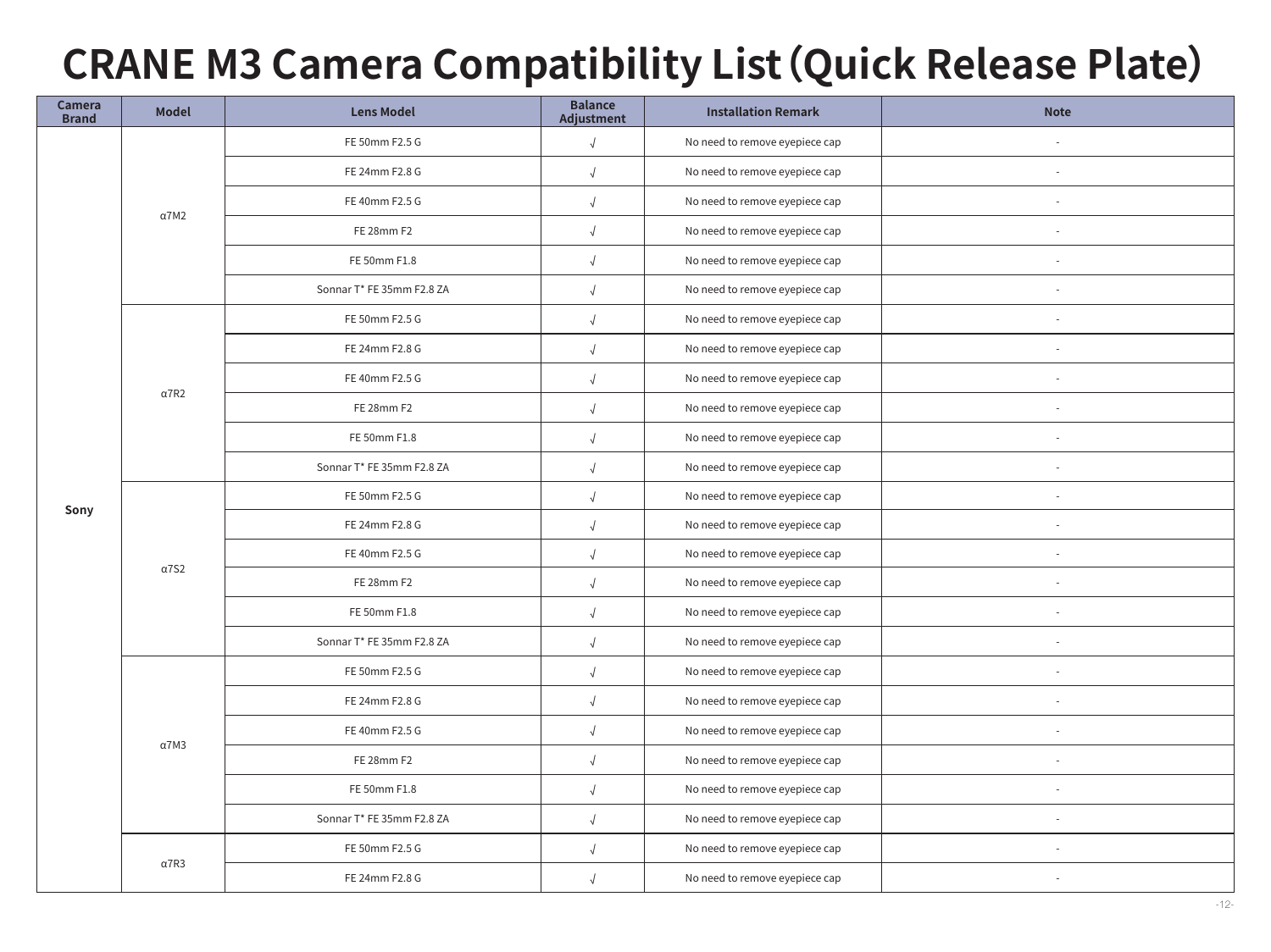#### CRANE M3 Camera Compatibility List ZHIYUN

| <b>Camera</b><br><b>Brand</b> | <b>Model</b> | <b>Lens Model</b>         | <b>Balance</b><br>Adjustment | <b>Installation Remark</b>     | <b>Note</b>                                                              |
|-------------------------------|--------------|---------------------------|------------------------------|--------------------------------|--------------------------------------------------------------------------|
|                               |              | FE 40mm F2.5 G            | $\sqrt{2}$                   | No need to remove eyepiece cap |                                                                          |
|                               | $\alpha$ 7R3 | FE 28mm F2                | $\sqrt{ }$                   | No need to remove eyepiece cap |                                                                          |
|                               |              | FE 50mm F1.8              | $\sqrt{ }$                   | No need to remove eyepiece cap |                                                                          |
|                               |              | Sonnar T* FE 35mm F2.8 ZA | $\sqrt{ }$                   | No need to remove eyepiece cap |                                                                          |
|                               |              | FE 50mm F2.5 G            | $\sqrt{ }$                   | No need to remove eyepiece cap | $\sim$                                                                   |
|                               |              | FE 24mm F2.8 G            | $\sqrt{ }$                   | No need to remove eyepiece cap | $\sim$                                                                   |
|                               | $\alpha$ 7S3 | FE 40mm F2.5 G            | $\sqrt{2}$                   | No need to remove eyepiece cap | $\sim$<br>$\overline{\phantom{a}}$<br>$\sim$<br>$\overline{\phantom{a}}$ |
|                               |              | FE 28mm F2                | $\sqrt{2}$                   | No need to remove eyepiece cap |                                                                          |
|                               |              | FE 50mm F1.8              | $\sqrt{2}$                   | No need to remove eyepiece cap |                                                                          |
|                               |              | Sonnar T* FE 35mm F2.8 ZA | $\sqrt{ }$                   | No need to remove eyepiece cap |                                                                          |
|                               |              | FE 50mm F2.5 G            | $\sqrt{ }$                   | No need to remove eyepiece cap |                                                                          |
|                               |              | FE 24mm F2.8 G            | $\sqrt{2}$                   | No need to remove eyepiece cap |                                                                          |
| Sony                          | $\alpha$ 7R4 | FE 40mm F2.5 G            | $\sqrt{2}$                   | No need to remove eyepiece cap |                                                                          |
|                               |              | FE 28mm F2                | $\sqrt{ }$                   | No need to remove eyepiece cap |                                                                          |
|                               |              | FE 50mm F1.8              | $\sqrt{ }$                   | No need to remove eyepiece cap |                                                                          |
|                               |              | Sonnar T* FE 35mm F2.8 ZA | $\sqrt{ }$                   | No need to remove eyepiece cap |                                                                          |
|                               |              | FE 50mm F2.5 G            | $\sqrt{2}$                   | No need to remove eyepiece cap |                                                                          |
|                               |              | FE 24mm F2.8 G            | $\sqrt{2}$                   | No need to remove eyepiece cap |                                                                          |
|                               | FX3          | FE 40mm F2.5 G            |                              | No need to remove eyepiece cap |                                                                          |
|                               |              | FE 28mm F2                | $\sqrt{ }$                   | No need to remove eyepiece cap |                                                                          |
|                               |              | FE 50mm F1.8              | $\sqrt{ }$                   | No need to remove eyepiece cap |                                                                          |
|                               |              | Sonnar T* FE 35mm F2.8 ZA | $\sqrt{2}$                   | No need to remove eyepiece cap |                                                                          |
|                               |              | FE 28mm F2                | $\sqrt{2}$                   | No need to remove eyepiece cap | $\sim$                                                                   |
|                               | $\alpha$ 7C  | FE 50mm F1.8              | $\sqrt{ }$                   | No need to remove eyepiece cap |                                                                          |
|                               |              | FE 50mm F2.8              | $\sqrt{ }$                   | No need to remove eyepiece cap |                                                                          |
|                               |              | Sonnar T* FE 35mm F2.8 ZA | $\sqrt{ }$                   | No need to remove eyepiece cap |                                                                          |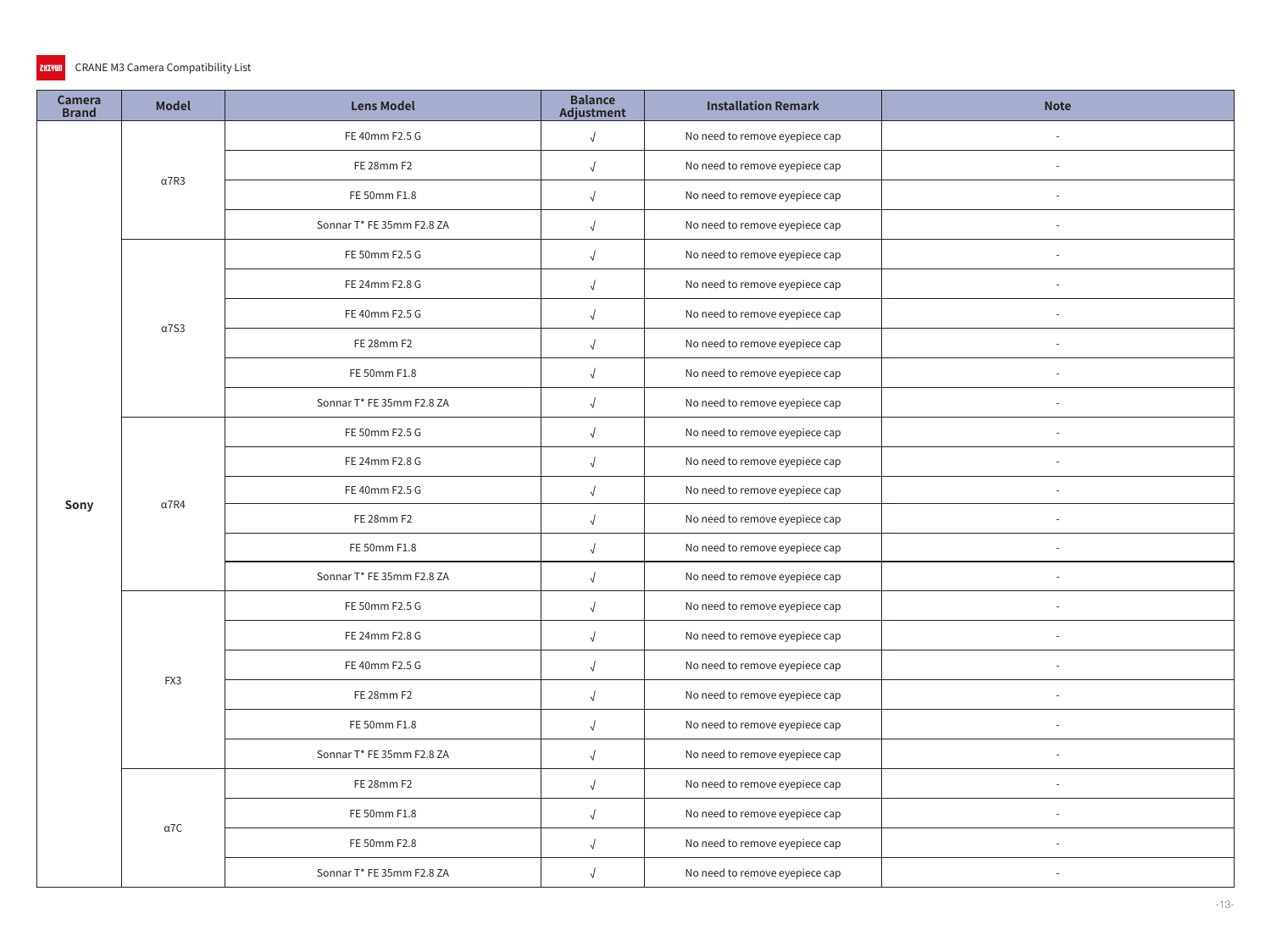| Camera<br><b>Brand</b> | <b>Model</b> | <b>Lens Model</b>                      | <b>Balance</b><br>Adjustment | <b>Installation Remark</b>                                             | <b>Note</b> |
|------------------------|--------------|----------------------------------------|------------------------------|------------------------------------------------------------------------|-------------|
|                        |              | Sonnar® T* FE 55mm F1.8 ZA             | $\sqrt{2}$                   | No need to remove eyepiece cap                                         |             |
|                        |              | FE 24mm F2.8 G                         | $\sqrt{2}$                   | No need to remove eyepiece cap                                         |             |
|                        | $\alpha$ 7C  | FE 40mm F2.5 G                         | $\sqrt{ }$                   | No need to remove eyepiece cap                                         |             |
|                        |              | FE 50mm F2.5 G                         | $\sqrt{ }$                   | No need to remove eyepiece cap                                         |             |
|                        |              | FE 28mm F2                             | $\sqrt{2}$                   | No need to remove eyepiece cap                                         |             |
|                        |              | FE 50mm F1.8                           | $\sqrt{ }$                   | No need to remove eyepiece cap                                         |             |
|                        |              | FE 50mm F2.8                           | $\sqrt{2}$                   | No need to remove eyepiece cap                                         |             |
|                        |              | Sonnar T* E 24mm F1.8 ZA               | $\sqrt{2}$                   | No need to remove eyepiece cap                                         |             |
|                        |              | Sonnar T* FE 35mm F2.8 ZA              | $\sqrt{2}$                   | No need to remove eyepiece cap                                         |             |
|                        |              | Sonnar® T* FE 55mm F1.8 ZA             | $\sqrt{ }$                   | No need to remove eyepiece cap                                         |             |
|                        | α6600        | Sigma 30mm f/1.4 DC DN                 | $\sqrt{ }$                   | No need to remove eyepiece cap                                         |             |
|                        |              | FE 24mm F2.8 G                         | $\sqrt{ }$                   | No need to remove eyepiece cap                                         |             |
| Sony                   |              | FE 40mm F2.5 G                         | $\sqrt{2}$                   | No need to remove eyepiece cap                                         |             |
|                        |              | FE 50mm F2.5 G                         | $\sqrt{ }$                   | No need to remove eyepiece cap                                         |             |
|                        |              | 16-70mm F4 ZA OSS                      |                              | Can be balanced at any focal length, no need to<br>remove eyepiece cap |             |
|                        |              | E 10-18mm F4 OSS                       | $\sqrt{2}$                   | Can be balanced at any focal length, no need to<br>remove eyepiece cap |             |
|                        |              | FE 28mm F2                             | $\sqrt{2}$                   | No need to remove eyepiece cap                                         |             |
|                        |              | FE 50mm F1.8                           | $\sqrt{2}$                   | No need to remove eyepiece cap                                         |             |
|                        |              | FE 50mm F2.8                           |                              | No need to remove eyepiece cap                                         |             |
|                        |              | Sonnar T* E 24mm F1.8 ZA               | $\sqrt{ }$                   | No need to remove eyepiece cap                                         |             |
|                        | α6500        | Sonnar T* FE 35mm F2.8 ZA              | $\sqrt{2}$                   | No need to remove eyepiece cap                                         |             |
|                        |              | Sonnar <sup>®</sup> T* FE 55mm F1.8 ZA | $\sqrt{ }$                   | No need to remove eyepiece cap                                         |             |
|                        |              | Sigma 30mm f/1.4 DC DN                 | $\sqrt{2}$                   | No need to remove eyepiece cap                                         |             |
|                        |              | FE 24mm F2.8 G                         | $\sqrt{2}$                   | No need to remove eyepiece cap                                         |             |
|                        |              | FE 40mm F2.5 G                         | $\sqrt{2}$                   | No need to remove eyepiece cap                                         |             |
|                        |              | FE 50mm F2.5 G                         | $\sqrt{ }$                   | No need to remove eyepiece cap                                         |             |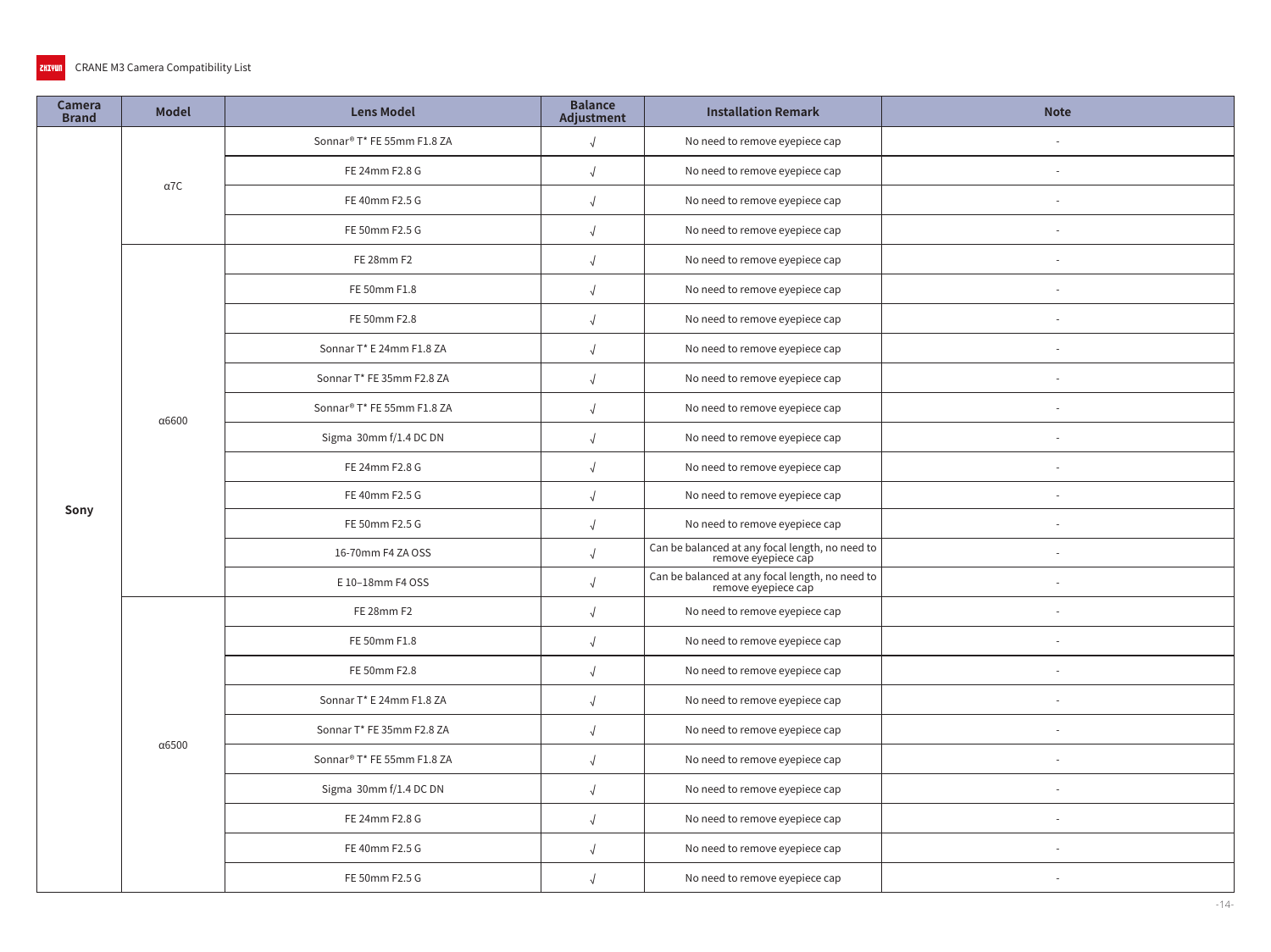| Camera<br><b>Brand</b> | <b>Model</b>  | <b>Lens Model</b>          | <b>Balance</b><br><b>Adjustment</b> | <b>Installation Remark</b>                                             | <b>Note</b> |
|------------------------|---------------|----------------------------|-------------------------------------|------------------------------------------------------------------------|-------------|
|                        |               | 16-70mm F4 ZA OSS          | $\sqrt{ }$                          | Can be balanced at any focal length, no need to<br>remove eyepiece cap |             |
|                        | $\alpha$ 6500 | E 10-18mm F4 OSS           | $\sqrt{ }$                          | Can be balanced at any focal length, no need to<br>remove eyepiece cap |             |
|                        |               | FE 28mm F2                 | $\sqrt{ }$                          | No need to remove eyepiece cap                                         |             |
|                        |               | FE 50mm F1.8               |                                     | No need to remove eyepiece cap                                         |             |
|                        |               | FE 50mm F2.8               |                                     | No need to remove eyepiece cap                                         |             |
|                        |               | Sonnar T* E 24mm F1.8 ZA   | $\sqrt{ }$                          | No need to remove eyepiece cap                                         |             |
|                        |               | Sonnar T* FE 35mm F2.8 ZA  | $\sqrt{ }$                          | No need to remove eyepiece cap                                         |             |
|                        | α6400         | Sonnar® T* FE 55mm F1.8 ZA | $\sqrt{2}$                          | No need to remove eyepiece cap                                         |             |
|                        |               | Sigma 30mm f/1.4 DC DN     | $\sqrt{ }$                          | No need to remove eyepiece cap                                         |             |
|                        |               | FE 24mm F2.8 G             | $\sqrt{2}$                          | No need to remove eyepiece cap                                         |             |
|                        |               | FE 40mm F2.5 G             | $\sqrt{ }$                          | No need to remove eyepiece cap                                         |             |
|                        |               | FE 50mm F2.5 G             | $\sqrt{ }$                          | No need to remove eyepiece cap                                         |             |
|                        |               | 16-70mm F4 ZA OSS          | $\sqrt{ }$                          | Can be balanced at any focal length, no need to<br>remove eyepiece cap |             |
| Sony                   |               | E 10-18mm F4 OSS           |                                     | Can be balanced at any focal length, no need to<br>remove eyepiece cap |             |
|                        |               | FE 28mm F2                 |                                     | No need to remove eyepiece cap                                         |             |
|                        |               | FE 50mm F1.8               | $\sqrt{ }$                          | No need to remove eyepiece cap                                         |             |
|                        |               | FE 50mm F2.8               | $\sqrt{2}$                          | No need to remove eyepiece cap                                         |             |
|                        |               | Sonnar T* E 24mm F1.8 ZA   |                                     | No need to remove eyepiece cap                                         |             |
|                        |               | Sonnar T* FE 35mm F2.8 ZA  |                                     | No need to remove eyepiece cap                                         |             |
|                        | α6300         | Sonnar® T* FE 55mm F1.8 ZA |                                     | No need to remove eyepiece cap                                         |             |
|                        |               | Sigma 30mm f/1.4 DC DN     | $\sqrt{ }$                          | No need to remove eyepiece cap                                         |             |
|                        |               | FE 24mm F2.8 G             | $\sqrt{ }$                          | No need to remove eyepiece cap                                         |             |
|                        |               | FE 40mm F2.5 G             | $\sqrt{ }$                          | No need to remove eyepiece cap                                         |             |
|                        |               | FE 50mm F2.5 G             | $\sqrt{2}$                          | No need to remove eyepiece cap                                         |             |
|                        |               | 16-70mm F4 ZA OSS          | $\sqrt{2}$                          | Can be balanced at any focal length, no need to<br>remove eyepiece cap |             |
|                        |               | E 10-18mm F4 OSS           | $\sqrt{ }$                          | Can be balanced at any focal length, no need to<br>remove eyepiece cap |             |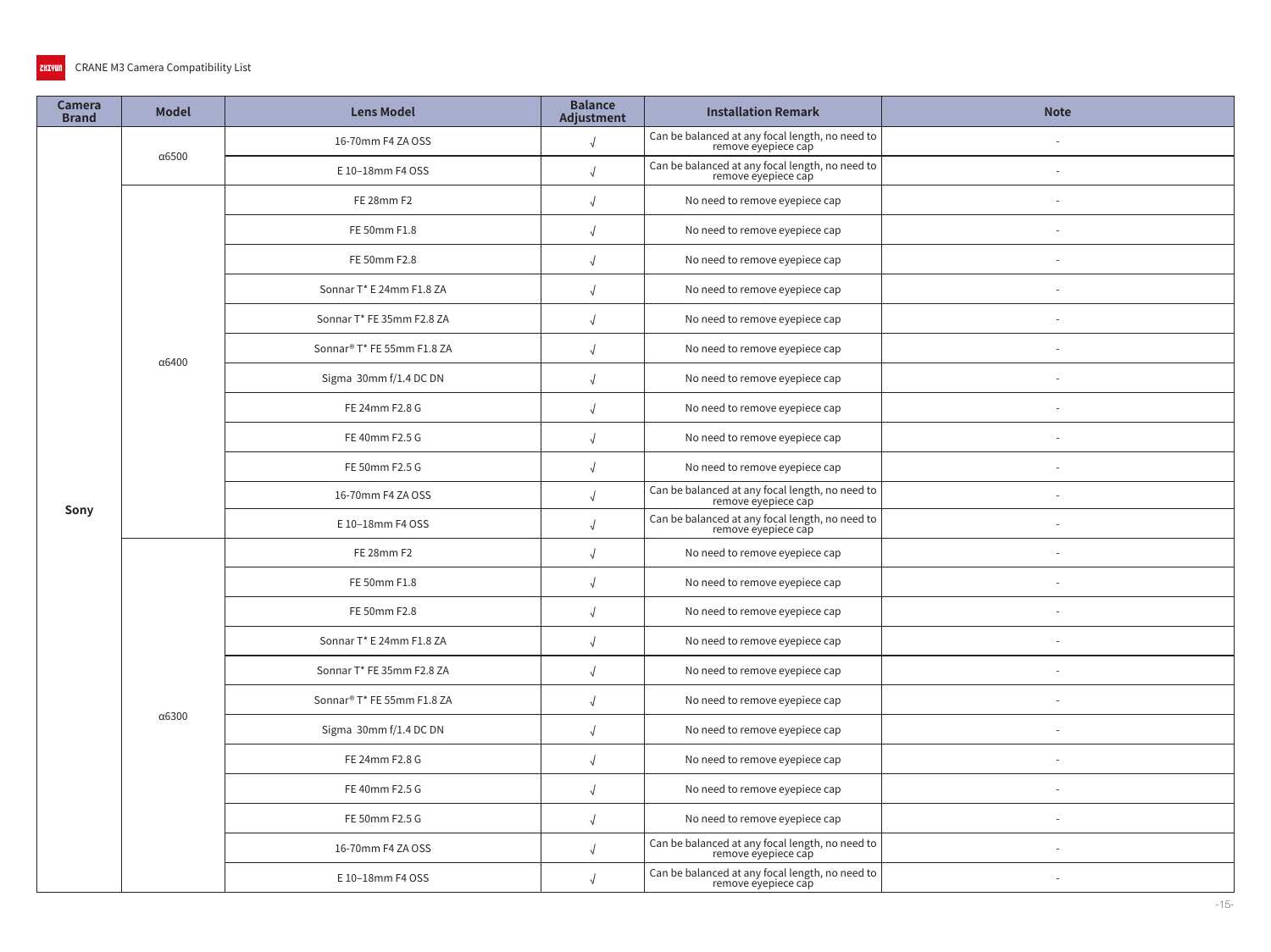| Camera<br><b>Brand</b> | <b>Model</b>  | <b>Lens Model</b>                      | <b>Balance</b><br>Adjustment | <b>Installation Remark</b>                                             | <b>Note</b> |
|------------------------|---------------|----------------------------------------|------------------------------|------------------------------------------------------------------------|-------------|
|                        |               | FE 28mm F2                             | $\sqrt{ }$                   | No need to remove eyepiece cap                                         |             |
|                        |               | FE 50mm F1.8                           | $\sqrt{2}$                   | No need to remove eyepiece cap                                         | $\sim$      |
|                        |               | FE 50mm F2.8                           |                              | No need to remove eyepiece cap                                         |             |
|                        |               | Sonnar T* E 24mm F1.8 ZA               |                              | No need to remove eyepiece cap                                         |             |
|                        |               | Sonnar T* FE 35mm F2.8 ZA              |                              | No need to remove eyepiece cap                                         | $\sim$      |
|                        | $\alpha$ 6100 | Sonnar <sup>®</sup> T* FE 55mm F1.8 ZA |                              | No need to remove eyepiece cap                                         |             |
|                        |               | Sigma 30mm f/1.4 DC DN                 | $\sqrt{ }$                   | No need to remove eyepiece cap                                         |             |
|                        |               | FE 24mm F2.8 G                         | $\sqrt{ }$                   | No need to remove eyepiece cap                                         | $\sim$      |
|                        |               | FE 40mm F2.5 G                         | $\sqrt{ }$                   | No need to remove eyepiece cap                                         | $\sim$      |
|                        |               | FE 50mm F2.5 G                         |                              | No need to remove eyepiece cap                                         | $\sim$      |
|                        |               | 16-70mm F4 ZA OSS                      |                              | Can be balanced at any focal length, no need to<br>remove eyepiece cap | ÷           |
| Sony                   |               | E 10-18mm F4 OSS                       |                              | Can be balanced at any focal length, no need to<br>remove eyepiece cap |             |
|                        |               | FE 28mm F2                             |                              | $\sim$                                                                 | $\sim$      |
|                        |               | FE 50mm F1.8                           |                              | $\sim$                                                                 |             |
|                        |               | FE 50mm F2.8                           |                              | $\sim$                                                                 |             |
|                        |               | Sonnar T* E 24mm F1.8 ZA               |                              | No need to remove eyepiece cap                                         |             |
|                        |               | Sonnar T* FE 35mm F2.8 ZA              | $\sqrt{ }$                   | $\sim$                                                                 | $\sim$      |
|                        | ZV-E10        | Sonnar® T* FE 55mm F1.8 ZA             |                              | $\overline{\phantom{a}}$                                               | $\sim$      |
|                        |               | Sigma 30mm f/1.4 DC DN                 |                              |                                                                        |             |
|                        |               | FE 24mm F2.8 G                         | $\sqrt{ }$                   | $\overline{\phantom{a}}$                                               |             |
|                        |               | FE 40mm F2.5 G                         | $\sqrt{2}$                   | $\overline{\phantom{a}}$                                               |             |
|                        |               | FE 50mm F2.5 G                         | $\sqrt{ }$                   | $\overline{\phantom{a}}$                                               | $\sim$      |
|                        |               | 16-70mm F4 ZA OSS                      | $\sqrt{ }$                   | Can be balanced at any focal length                                    |             |
|                        |               | E 10-18mm F4 OSS                       | $\sqrt{ }$                   | Can be balanced at any focal length                                    | $\sim$      |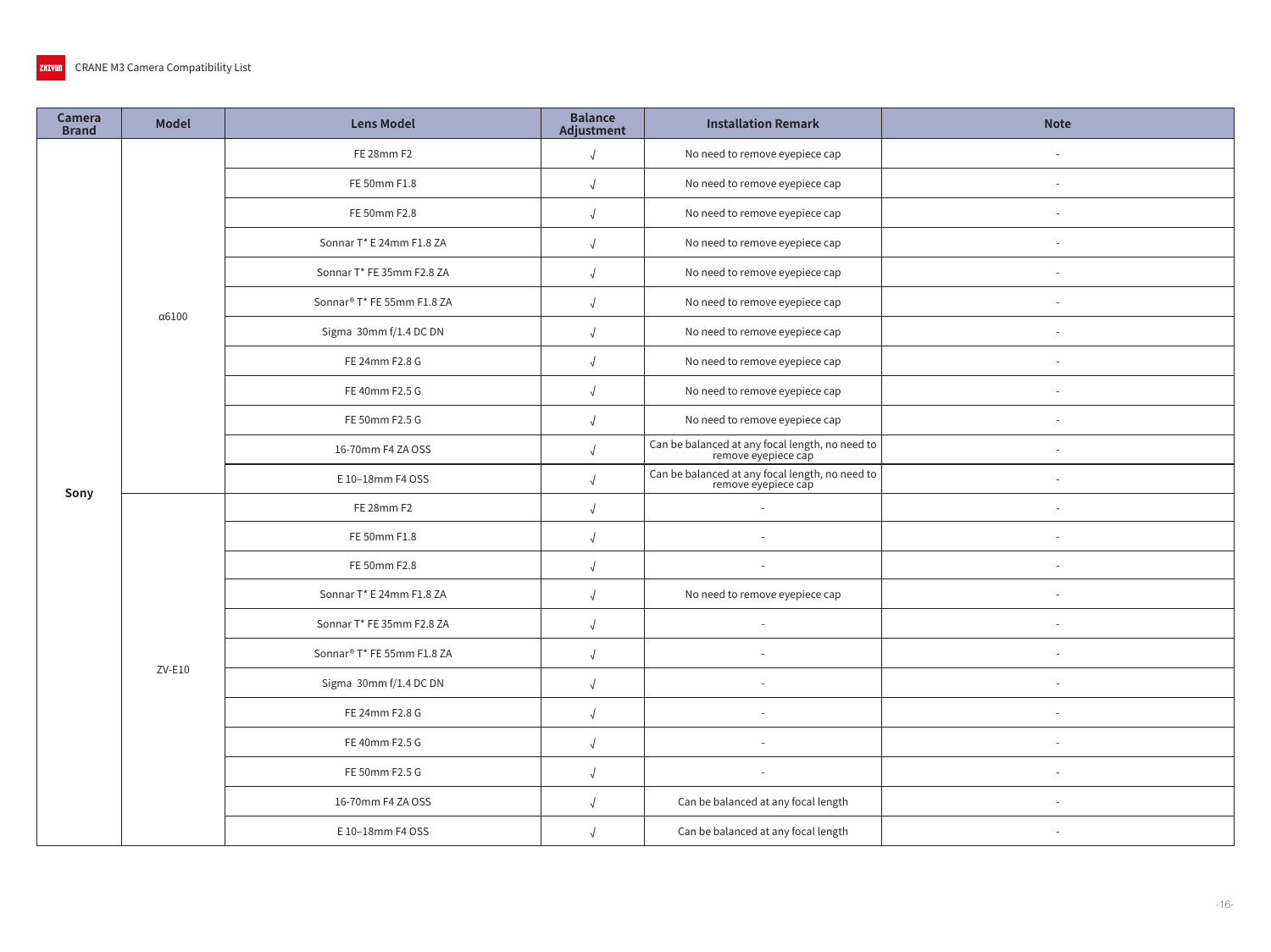| <b>Camera</b><br><b>Brand</b> | <b>Model</b>   | <b>Lens Model</b>              | <b>Balance</b><br>Adjustment | <b>Installation Remark</b>                                         | <b>Note</b>                                                                     |
|-------------------------------|----------------|--------------------------------|------------------------------|--------------------------------------------------------------------|---------------------------------------------------------------------------------|
|                               | EOS R          | RF50mm F1.8 STM                | $\sqrt{2}$                   | Do not remove eyepiece cap                                         |                                                                                 |
|                               | EOS RP         | EF 50mm f/1.4 USM (adapter)    |                              | Do not remove eyepiece cap                                         |                                                                                 |
|                               |                | EF 50mm f/1.8 USM (adapter)    |                              | Do not remove eyepiece cap                                         |                                                                                 |
|                               |                | RF35mm F1.8 MACRO IS STM       |                              | Do not remove eyepiece cap                                         |                                                                                 |
|                               |                | RF50mm F1.8 STM                |                              | Do not remove eyepiece cap                                         |                                                                                 |
|                               | EOS R5         | RF50mm F1.8 STM                |                              | Do not remove eyepiece cap                                         |                                                                                 |
|                               | EOS R6         | RF50mm F1.8 STM                | $\sqrt{ }$                   | Do not remove eyepiece cap                                         |                                                                                 |
|                               |                | EF-M 32mm f/1.4 STM            |                              | Do not remove eyepiece cap                                         |                                                                                 |
|                               |                | EF-M 11-22mm f/4-5.6 IS STM    |                              | Can be balanced at any focal length, Do not<br>remove eyepiece cap |                                                                                 |
|                               |                | EF-M 15-45mm f/3.5-6.3 IS STM  |                              | Can be balanced at any focal length, Do not<br>remove eyépiece cap |                                                                                 |
|                               | EOS M50        | EF-M 18-55mm f/3.5-5.6 IS STM  |                              | Can be balanced at any focal length, Do not<br>remove eyepiece cap |                                                                                 |
|                               |                | EF-M 18-150mm f/3.5-6.3 IS STM |                              | Can be balanced at 18-50mm, Do not remove<br>eyepiece cap          | Interference exists between eyepiece cap and roll axis motor at 50-<br>105mm    |
| Canon                         |                | EF-M 22mm f/2 STM              |                              | Do not remove eyepiece cap                                         |                                                                                 |
|                               |                | EF-M 28mm f/3.5 IS STM         |                              | Do not remove eyepiece cap                                         |                                                                                 |
|                               |                | EF-M 32mm f/1.4 STM            |                              | Do not remove eyepiece cap                                         |                                                                                 |
|                               |                | EF-M 11-22mm f/4-5.6 IS STM    |                              | Can be balanced at any focal length, Do not<br>remove eyepiece cap |                                                                                 |
|                               |                | EF-M 15-45mm f/3.5-6.3 IS STM  |                              | Can be balanced at any focal length, Do not<br>remove eyépiece cap |                                                                                 |
|                               | M50 Mark II    | EF-M 18-55mm f/3.5-5.6 IS STM  |                              | Can be balanced at any focal length, Do not<br>remove eyépiece cap |                                                                                 |
|                               |                | EF-M 18-150mm f/3.5-6.3 IS STM |                              | Can be balanced at 18-50mm, Do not remove<br>eyepiece cap          | Interference exists between eyepiece cap and roll axis motor at 50-<br>$105$ mm |
|                               |                | EF-M 22mm f/2 STM              | $\sqrt{2}$                   | Do not remove eyepiece cap                                         |                                                                                 |
|                               |                | EF-M 28mm f/3.5 IS STM         | $\sqrt{ }$                   | Do not remove eyepiece cap                                         |                                                                                 |
|                               |                | EF-M 32mm f/1.4 STM            | $\sqrt{ }$                   |                                                                    |                                                                                 |
|                               |                | EF-M 11-22mm f/4-5.6 IS STM    | $\sqrt{ }$                   | Can be balanced at any focal length                                |                                                                                 |
|                               | EOS M6 Mark II | EF-M 15-45mm f/3.5-6.3 IS STM  | $\sqrt{}$                    | Can be balanced at any focal length                                |                                                                                 |
|                               |                | EF-M 18-55mm f/3.5-5.6 IS STM  | $\sqrt{2}$                   | Can be balanced at any focal length                                |                                                                                 |
|                               |                | EF-M 18-150mm f/3.5-6.3 IS STM | $\sqrt{2}$                   | Can be balanced at 18-100mm                                        | Interference exists between the body and roll axis motor at 100-150mm           |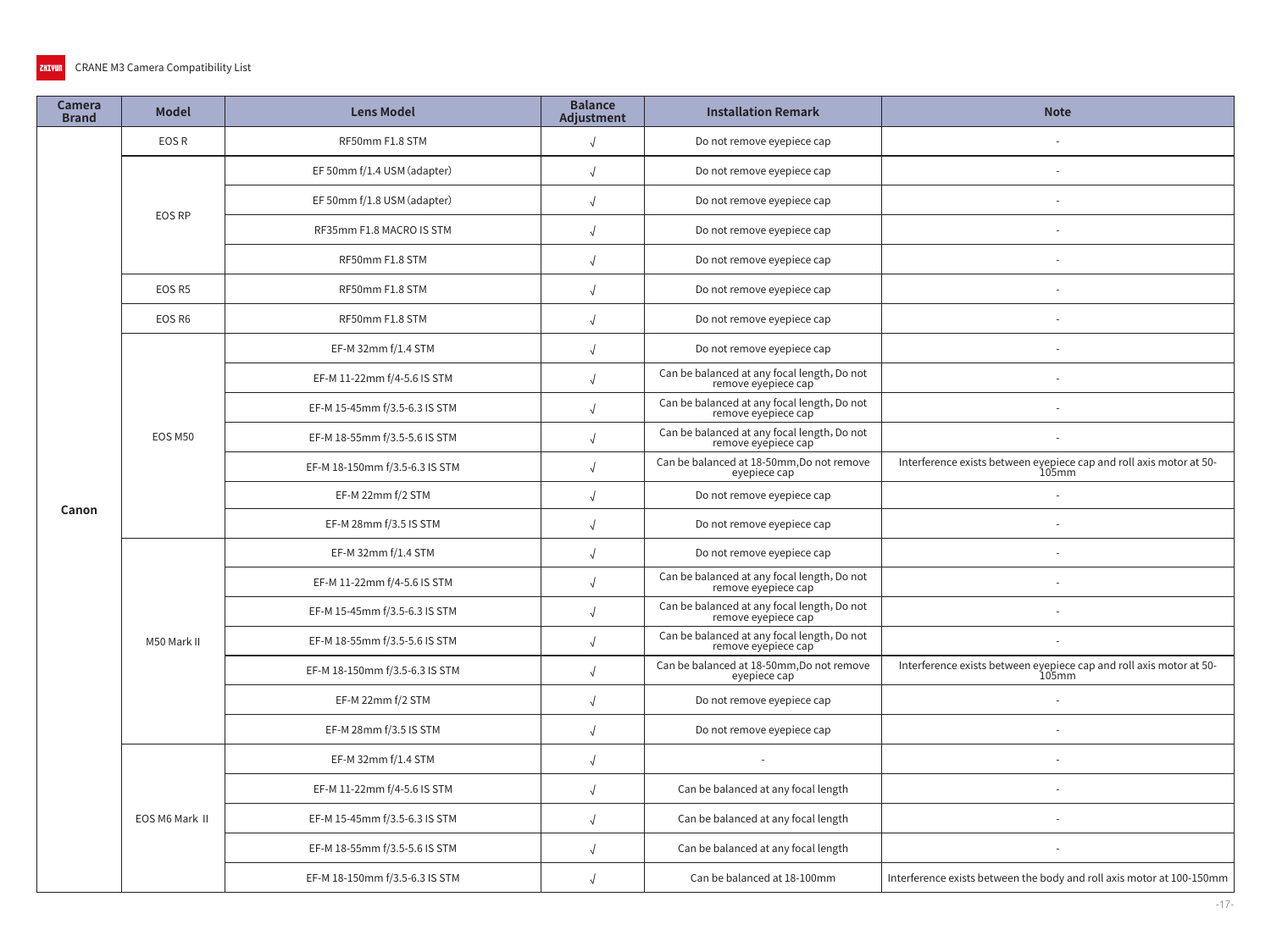| Camera<br><b>Brand</b> | <b>Model</b>    | <b>Lens Model</b>                | <b>Balance</b><br>Adjustment | <b>Installation Remark</b>                                             | <b>Note</b> |  |  |  |  |
|------------------------|-----------------|----------------------------------|------------------------------|------------------------------------------------------------------------|-------------|--|--|--|--|
|                        | EOS M6 Mark II  | EF-M 22mm f/2 STM                | $\sqrt{2}$                   |                                                                        |             |  |  |  |  |
| Canon                  |                 | EF-M 28mm f/3.5 IS STM           |                              | $\sim$                                                                 |             |  |  |  |  |
|                        | <b>EOS 200D</b> | EF-S 18-55mm f/4-5.6 IS STM      |                              | Can be balanced at any focal length, Do not<br>remove eyepiece cap     |             |  |  |  |  |
|                        |                 |                                  |                              |                                                                        |             |  |  |  |  |
|                        |                 | NIKKOR Z 35mm f/1.8S             | $\sqrt{ }$                   | $\sim$                                                                 | $\sim$      |  |  |  |  |
|                        |                 | NIKKOR Z DX 16-50mm f/3.5-6.3 VR | $\sqrt{2}$                   | Can be balanced at any focal length, no need to<br>remove eyepiece cap |             |  |  |  |  |
|                        | Z50             | NIKKOR Z 28mm f/2.8 (SE)         | $\sqrt{ }$                   | $\sim$                                                                 |             |  |  |  |  |
|                        |                 | NIKKOR Z 24-50mm f/4-6.3         | $\sqrt{2}$                   | Can be balanced at any focal length, no need to<br>remove eyepiece cap | $\sim$      |  |  |  |  |
|                        |                 | NIKKOR Z 50mm f/1.8              | $\sqrt{ }$                   | $\sim$                                                                 |             |  |  |  |  |
|                        |                 | NIKKOR Z MC 50mm f/2.8           | $\sqrt{2}$                   | $\sim$                                                                 |             |  |  |  |  |
|                        |                 | NIKKOR Z DX 16-50mm f/3.5-6.3 VR |                              | Can be balanced at any focal length, need to<br>remove eyepiece cap    |             |  |  |  |  |
|                        | Z <sub>5</sub>  | NIKKOR Z 28mm f/2.8 (SE)         | $\sqrt{ }$                   | $\sim$                                                                 |             |  |  |  |  |
|                        |                 | NIKKOR Z 24-50mm f/4-6.3         |                              | Can be balanced at any focal length, no need to<br>remove eyepiece cap |             |  |  |  |  |
|                        | Z <sub>6</sub>  | NIKKOR Z DX 16-50mm f/3.5-6.3 VR |                              | Can be balanced at any focal length, need to<br>remove eyépiece cap    |             |  |  |  |  |
| <b>Nikon</b>           |                 | NIKKOR Z 28mm f/2.8 (SE)         | $\sqrt{2}$                   | $\sim$                                                                 |             |  |  |  |  |
|                        | Z6 II           | NIKKOR Z DX 16-50mm f/3.5-6.3 VR | $\sqrt{ }$                   | Can be balanced at any focal length, need to<br>remove eyepiece cap    |             |  |  |  |  |
|                        |                 | NIKKOR Z 28mm f/2.8 (SE)         | $\sqrt{ }$                   | $\sim$                                                                 |             |  |  |  |  |
|                        | Z7              | NIKKOR Z DX 16-50mm f/3.5-6.3 VR | $\sqrt{ }$                   | Can be balanced at any focal length, need to<br>remove eyépiece cap    |             |  |  |  |  |
|                        |                 | NIKKOR Z 28mm f/2.8 (SE)         |                              | $\sim$                                                                 | $\sim$      |  |  |  |  |
|                        | Z7 II           | NIKKOR Z DX 16-50mm f/3.5-6.3 VR | $\sqrt{2}$                   | Can be balanced at any focal length, need to<br>remove eyepiece cap    |             |  |  |  |  |
|                        |                 | NIKKOR Z 28mm f/2.8 (SE)         | $\sqrt{2}$                   | $\overline{\phantom{a}}$                                               |             |  |  |  |  |
|                        |                 | NIKKOR Z 35mm f/1.8S             | $\sqrt{ }$                   |                                                                        |             |  |  |  |  |
|                        |                 | NIKKOR Z DX 16-50mm f/3.5-6.3 VR |                              | Can be balanced at any focal length, no need to<br>remove eyepiece cap |             |  |  |  |  |
|                        | Zfc             | NIKKOR Z 28mm f/2.8 (SE)         | $\sqrt{2}$                   | $\sim$                                                                 |             |  |  |  |  |
|                        |                 | NIKKOR Z 24-50mm f/4-6.3         | $\sqrt{2}$                   | Can be balanced at any focal length, no need to<br>remove eyepiece cap |             |  |  |  |  |
|                        |                 | NIKKOR Z 50mm f/1.8              | $\sqrt{ }$                   |                                                                        |             |  |  |  |  |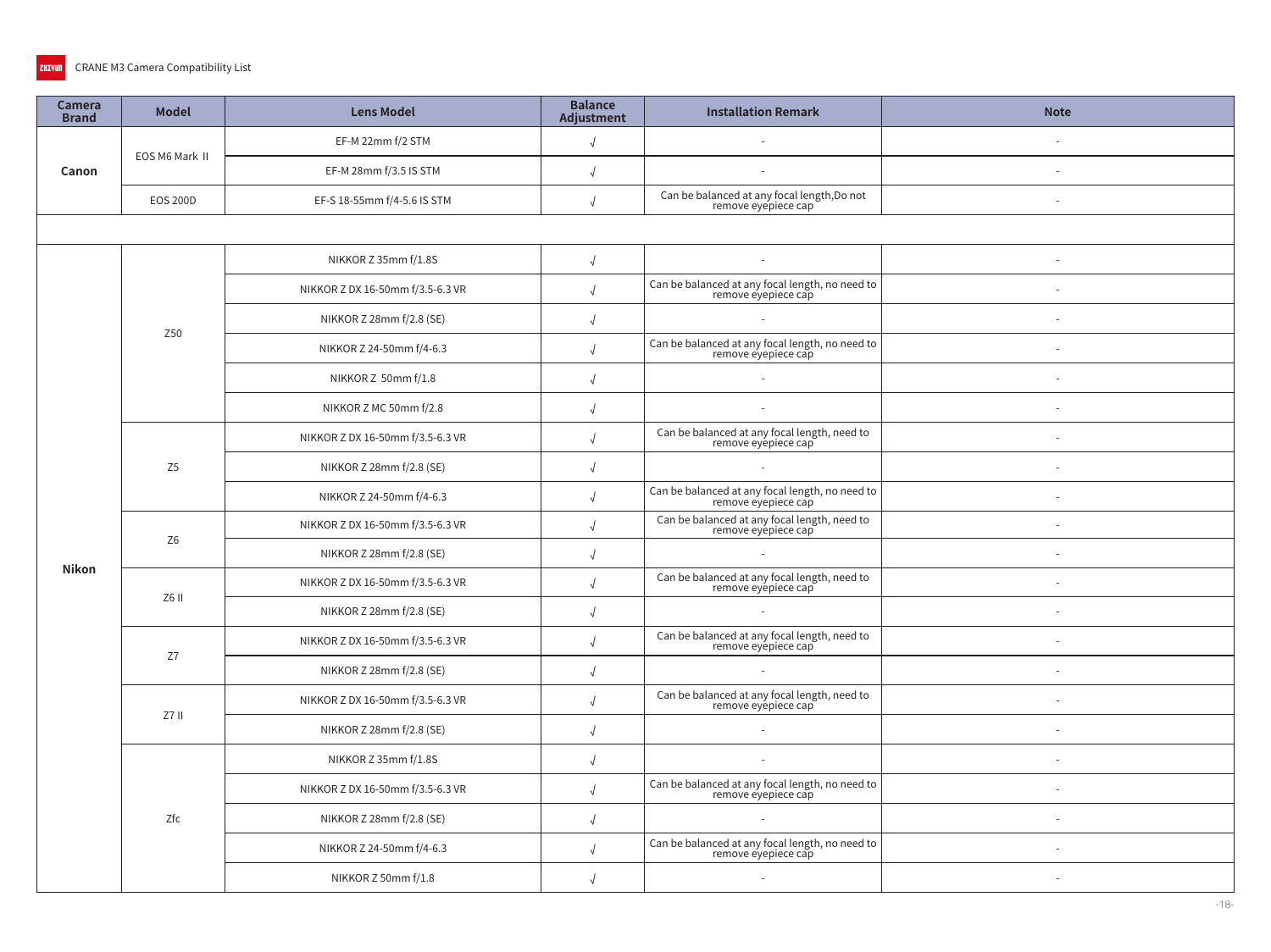| Camera<br><b>Brand</b> | <b>Model</b> | <b>Lens Model</b>                           | <b>Balance</b><br><b>Adjustment</b>                                                                       | <b>Installation Remark</b>                                             | <b>Note</b>                     |  |  |  |
|------------------------|--------------|---------------------------------------------|-----------------------------------------------------------------------------------------------------------|------------------------------------------------------------------------|---------------------------------|--|--|--|
| <b>Nikon</b>           | Zfc          | NIKKOR Z MC 50mm f/2.8                      | $\sqrt{ }$                                                                                                |                                                                        |                                 |  |  |  |
|                        |              |                                             |                                                                                                           |                                                                        |                                 |  |  |  |
|                        |              | XF 18-55mm f/2.8-4 R OIS                    |                                                                                                           | Can be balanced at any focal length, no need to<br>remove eyepiece cap |                                 |  |  |  |
|                        |              | XF 35mm f/2 R WR                            |                                                                                                           | No need to remove eyepiece cap                                         |                                 |  |  |  |
|                        |              | XF 56mm f/1.2 R                             |                                                                                                           | No need to remove eyepiece cap                                         |                                 |  |  |  |
|                        |              | XC 15-45mm f/3.5-5.6 OIS                    | Can be balanced at any focal length, no need to<br>remove eyepiece cap<br>Should be powered on to balance |                                                                        |                                 |  |  |  |
|                        | $X-T2$       | Super EBC XF 23mm f/1.4 R                   |                                                                                                           | No need to remove eyepiece cap                                         | Should be powered on to balance |  |  |  |
|                        |              | XF14mmF2.8R                                 | $\sqrt{ }$                                                                                                | No need to remove eyepiece cap                                         |                                 |  |  |  |
|                        |              | XF16mmF2.8 RWR                              |                                                                                                           | No need to remove eyepiece cap                                         |                                 |  |  |  |
|                        |              | XF18mmF2R<br>No need to remove eyepiece cap |                                                                                                           |                                                                        |                                 |  |  |  |
|                        |              | XF27mmF2.8                                  | $\sqrt{ }$                                                                                                | No need to remove eyepiece cap                                         |                                 |  |  |  |
|                        |              | XF 18-55mm f/2.8-4 R OIS                    |                                                                                                           | Can be balanced at any focal length, no need to<br>remove eyepiece cap |                                 |  |  |  |
|                        |              | XF 35mm f/2 R WR                            |                                                                                                           | No need to remove eyepiece cap                                         |                                 |  |  |  |
| <b>FUJIFILM</b>        |              | XC 15-45mm f/3.5-5.6 OIS                    |                                                                                                           | Can be balanced at any focal length, no need to<br>remove eyepiece cap |                                 |  |  |  |
|                        | $X-T3$       | Super EBC XF 23mm f/1.4 R                   |                                                                                                           | No need to remove eyepiece cap                                         |                                 |  |  |  |
|                        |              | XF14mmF2.8R                                 |                                                                                                           | No need to remove eyepiece cap                                         |                                 |  |  |  |
|                        |              | XF16mmF2.8 RWR                              |                                                                                                           | No need to remove eyepiece cap                                         |                                 |  |  |  |
|                        |              | XF18mmF2R                                   |                                                                                                           | No need to remove eyepiece cap                                         |                                 |  |  |  |
|                        |              | XF27mmF2.8                                  |                                                                                                           | No need to remove eyepiece cap                                         | Should be powered on to balance |  |  |  |
|                        |              | XF 35mm f/2 R WR                            |                                                                                                           | No need to remove eyepiece cap                                         |                                 |  |  |  |
|                        |              | XC 15-45mm f/3.5-5.6 OIS                    | $\sqrt{ }$                                                                                                | Can be balanced at any focal length, no need to<br>remove eyepiece cap |                                 |  |  |  |
|                        | $X-T4$       | XF14mmF2.8R                                 | $\sqrt{ }$                                                                                                | No need to remove eyepiece cap                                         |                                 |  |  |  |
|                        |              | XF16mmF2.8 RWR                              | $\sqrt{ }$                                                                                                | No need to remove eyepiece cap                                         |                                 |  |  |  |
|                        |              | XF18mmF2R                                   | $\sqrt{ }$                                                                                                | No need to remove eyepiece cap                                         |                                 |  |  |  |
|                        |              | XF27mmF2.8                                  | $\sqrt{ }$                                                                                                | No need to remove eyepiece cap                                         |                                 |  |  |  |
|                        | $X-S10$      | XF 18-55mm f/2.8-4 R OIS                    | $\sqrt{ }$                                                                                                | Can be balanced at any focal length, no need to<br>remove eyepiece cap |                                 |  |  |  |